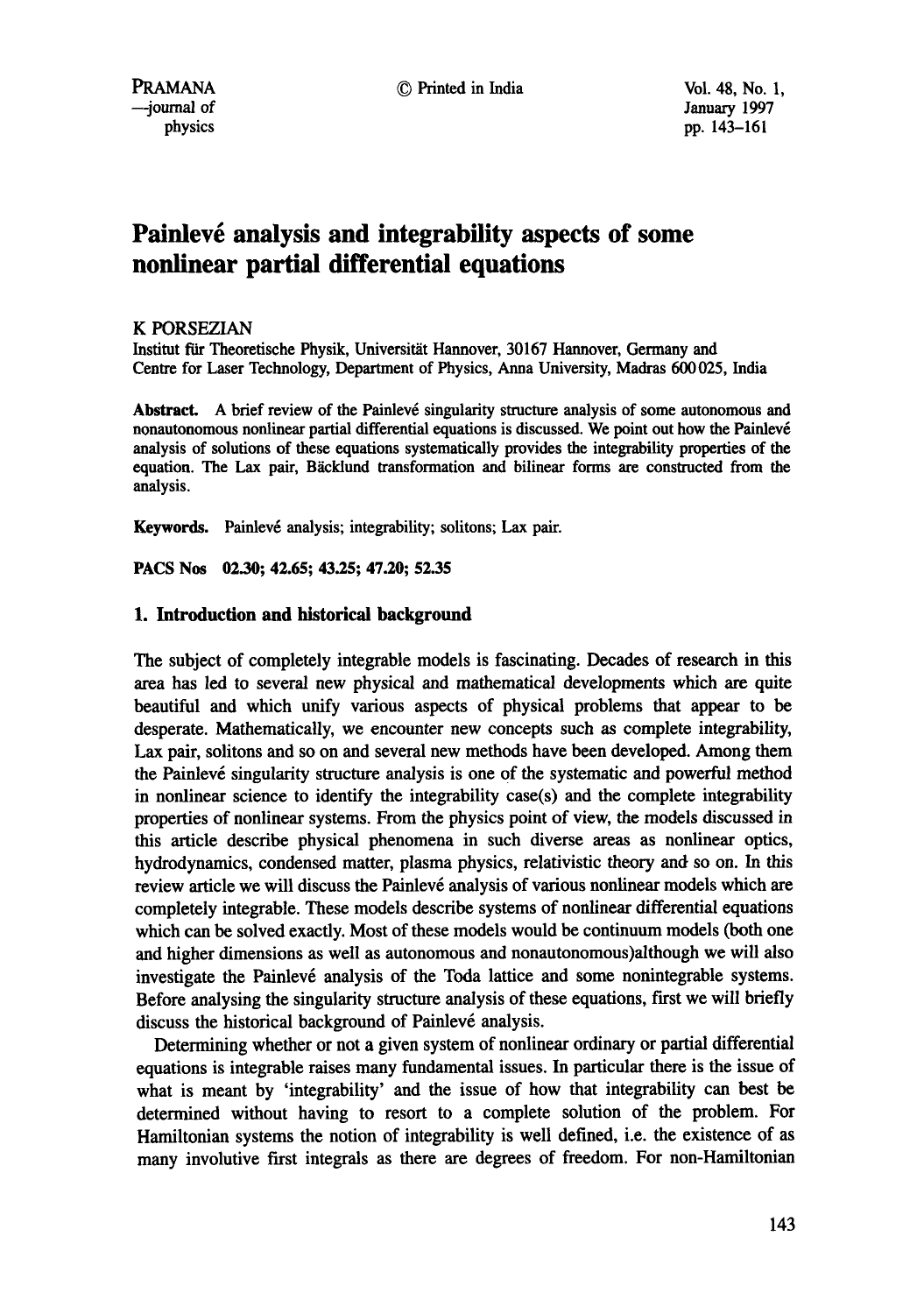systems things are less clearcut. Clearly the existence of integrals can lead to a reduction of the order of the system and hence to a solution in terms of an 'integration by quadratures'. However, this is clearly not the whole story since there are simple, apparently 'integrable', equations such as the Painlevé transcendents which do not have algebraic integrals and for which an integration by quadratures is not possible.It now seems that it is possible to identify many different classes of integrable systems on the basis of their analytic structure, i.e. the types of singularities exhibited by their solutions in the complex domain. The techniques for doing this can be applied to both the ordinary and partial differential equations and furthermore can be extended to provide, in many cases, explicit solutions to the systems in question. It also turns out that the complex domain of nonintegrable systems also contains much valuable information and overall it would seem that the study of analytic structure can provide a wide-ranging and unified treatment for a large class of nonlinear problems. Historically, the first application of these ideas is due to Kovalevskaya [1] in her famous work on the rigid body problem. This concerned the then popular problem of trying to find a general solution to the Euler-Poisson equations which describe the motion of a top spinning about a fixed point. Her approach was mainly to determine the conditions under which the only movable singularities, i.e. those singularities whose positions are initial-condition-dependent, exhibited by the solutions to the equations of motion, in the complex plane, are ordinary poles. She found that this only occured for four special combinations of the adjustable system parameters (the moments of inertia and the position of the centre of gravity). She was, able to identify the known integrable cases and one new one. Following Kovalevskaya came the extensive work of Painlevé [2] and co-workers to determine the categories of second order equations whose only movable singularities are ordinary poles. Working with the general class of equations

$$
\frac{d^2y}{dx^2} = F\left[\frac{dy}{dx}, y, x\right],\tag{1}
$$

where F is analytic in x and rational in y and  $dy/dx$ , Painlevé found that there were 50 types which had the desired analytical property. Forty-four of these equations are solvable in terms of known functions. The reamining six equations, referred to as the Painlevé transcendents [3], have transcendental meromorphic solutions for which convergent expansions are explicitly known. Despite their mathematical interest it appeared, for many years, that the Painlevé transcendents were devoid of physical content. However, in the last two decades or so they have started to reappear in various important physical contexts such as the work of Wu *et al* [4] which showed that two-point correlation function of the Ising model satisfied the third Painlevé transcendent. In the last few years there is a growing very large number of literature on the Painlevé property as a means of identifying integrable cases of nonlinear ordinary, differential difference and partial differential equations. For example, this approach has been used successfully to predict integrable cases of a variety of systems such as the Lorentz equations [5], the Henon-Heiles system [6], the three particle Toda lattice [7], many systems in soliton theory [8-14], etc. It has also been observed that there are integrable systems with movable rational branch points. This has led to the concept of a so-called 'weak Painlevé property' [8].

*Pramana - J. Phys.,* **Vol. 48, No. 1, January 1997 (Part I) Special issue on "Nonlinearity & Chaos in the Physical Sciences"**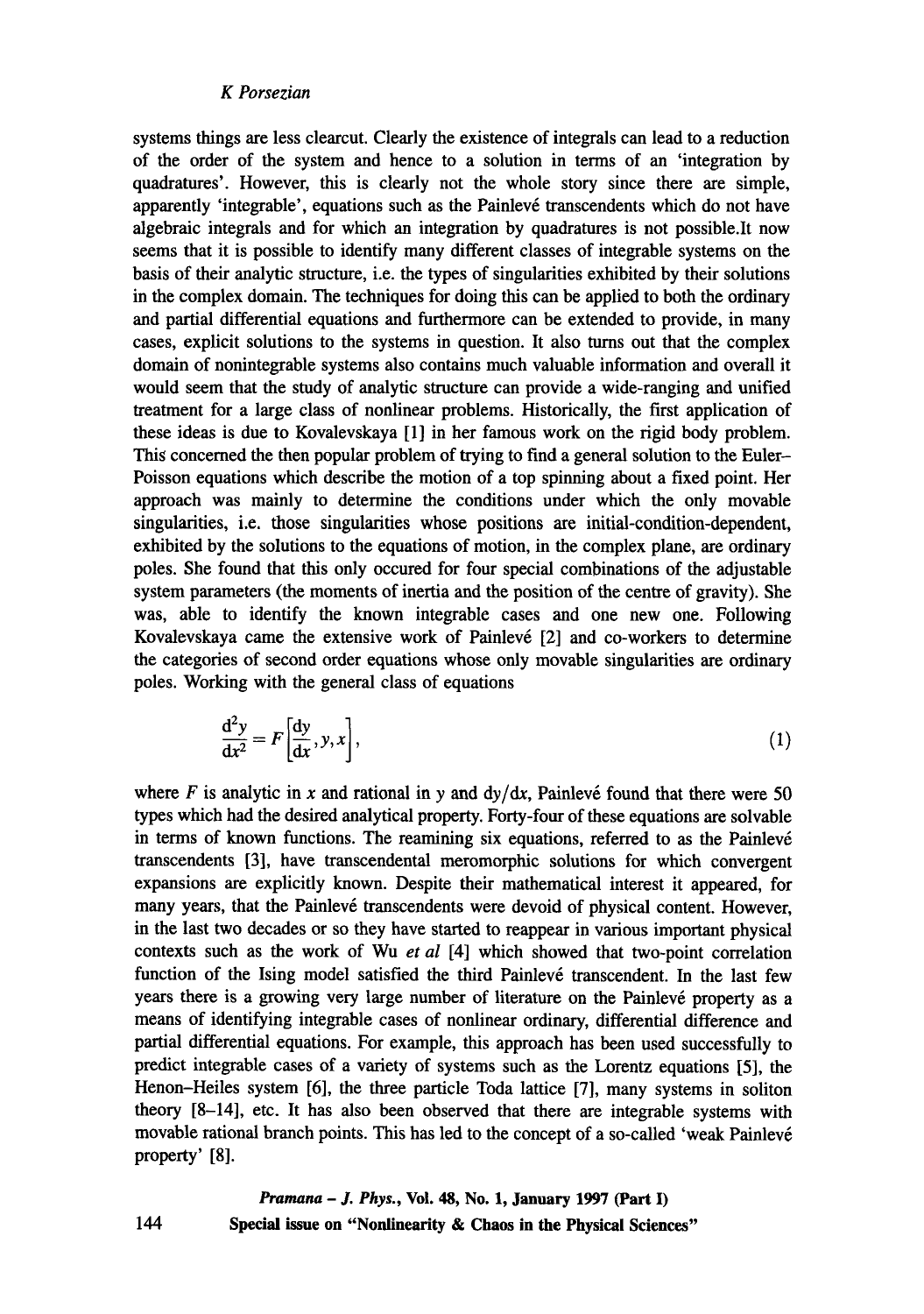## *Painlev~ analysis*

For partial differential equations (PDE) 'complete integrability' is usually taken to mean the existence of an infinite number of conservation laws. As is well known such systems can sometimes exhibit N-soliton solutions and be solved by the inverse scattering transform(IST) method [9]. As with ODEs there is also important question of finding direct tests of complete integrability. Constructive approaches include using the method of differential forms, the use of Hirota's direct method [10] for constructing N-soliton solutions and certain criteria based on the properties of ODEs obtained by various reductions of the PDEs in question. This latter approach has been developed by Ablowitz, Ramani and Segur [11] and is based on the idea that all the ODEs obtained by similarity and travelling wave reductions from the PDE, should possess the Painlevé property. This conjecture has proved to be quite valuable, although there are clearly certain drawbacks such as the difficulty of identifying all possible reductions of the PDEs to ODEs and inability of the conjecture to provide further information about actual solutions to the equation in hand. In order to overcome these difficulties Weiss, Tabor and Carnevale [12] who have formulated a Painlevé  $(P-)$  type test that can be applied directly to PDEs without any need for reductions. This approach does seem to provide a valuable first test and, in addition, seems to be capable of yielding other important informations such as Bäcklund transformations, Lax pair, rational solutions etc. The major difference between the P-analysis of ODEs and PDEs is that the singularities of the latter are in general not isolated but lie on some analytic manifold, the singular manifold, determined by conditions of the form

$$
\phi(x_1,x_2,\ldots,x_n)=0,\tag{2}
$$

where  $\phi$  is analytic in the neighbourhood of that manifold. To show that a given equation, say

$$
q_t = K(q), q = q(x, t), \tag{3}
$$

possesses the generalized P-property requires a demonstration that the solutions may be expanded locally in a Laurent-like series about the singular manifold in the complex hyperspace, i.e. an expansion of the form

$$
q(x,t) = \phi^{-\alpha}(x,t) \sum_{j=0}^{\infty} q_j(x,t) \phi^j(x,t), \qquad (4)
$$

where  $\alpha$  is some(integer) leading order and the  $q_i(x, t)$  a set of expansion coefficients analytic in the neighbourhood of the singular manifold  $\phi(x, t) = 0$ . Such an expansion will have certain values of j, termed 'resonances', at which the corresponding  $q_i$  should be arbitrary. One resonance always occurs at  $j = -1$  and corresponds to the arbitrariness of  $\phi$  itself and the positions of the other resonances are determined by the nonlinearities in  $K(q)$ .

By Cauchy-Kovalevskaya's theorem such an expansion of the general solution must have sufficient number of arbitrary functions equal to that of the order of the PDEs. Furthermore, depending on the form of  $K(q)$ , the equation may also have different leading orders, each one of which will have its own resonance structure. We usually call the leading order corresponding to the general solution the 'principle branch' and the others (with less arbitrary functions) as 'lower branches'. If, at a resonance (of any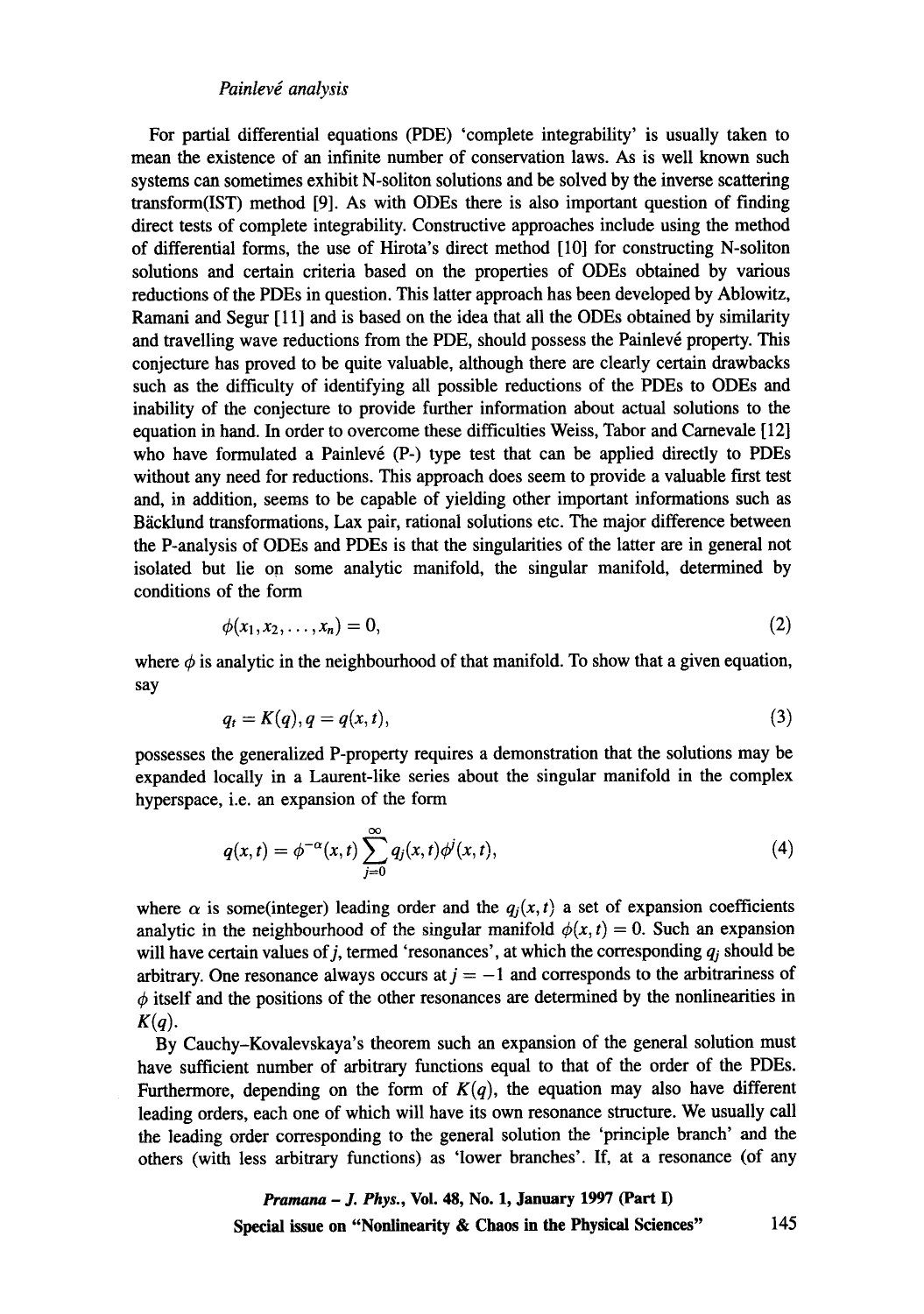branch) the associated  $q_i$  fails to be arbitrary, terms of the form  $\phi^j \ln \phi$  must be included in the expansion. This makes the solution multi-valued about the singular manifold and hence the P-property is lost.There are essentially four steps involved in the P-analysis of PDEs: (i) Determination of the leading-order behaviours; (ii) Identification of the powers at which arbitrary functions can enter into the Lament series called resonances; (iii) Verifying that at each resonance values sufficient number of arbitrary functions exist without the introduction of movable manifolds; (iv) Establishing connections with the Lax pair, Bäcklund transformation (BT), bilinear form and other integrability properties.

## **2. Painlevé analysis of autonomous nonlinear partial differential equations**

#### 2.1 Painlevé analysis of modified Korteweg de Vries equation

A simple illustration is provided by the MKDV equation [12]

$$
q_t - 6q^2 q_x + q_{xxx} = 0. \tag{5}
$$

The leading order is easily determined to be  $-1$  with  $q_0 = \phi_x$ . For finding the resonances, we substitute

$$
q = \sum_{j=0} q_j \phi^{j-1},\tag{6}
$$

into (5) and equating the coefficients of  $\phi^{j-4}$ , we get the resonance values in the form

$$
j = -1, 3, 4. \tag{7}
$$

The resonance  $j = -1$  represents the arbitrariness of the singular manifold  $\phi(x, t) = 0$ . From the other powers of  $\phi$ , one finds that

$$
j=0;\quad q_0=\phi_x;\tag{8}
$$

$$
j=1;\quad q_1=-\frac{\phi_{xx}}{2\phi_x};\qquad \qquad (9)
$$

$$
j = 2;
$$
  $\phi_t - 6q_2\phi_x^2 - \frac{3\phi_{xx}^2}{2\phi_x} + \phi_{xxx} = 0;$  (10)

 $j = 3; q_3$  arbitrary if

$$
\frac{\partial}{\partial x}\left(\phi_t - 6q_2\phi_x^2 - \frac{3\phi_{xx}^2}{2\phi_x} + \phi_{xxx}\right);
$$
\n(11)

 $j = 4$ ;  $q_4$  arbitrary. Clearly the 'compatibility condition' at  $j = 3$  is always satisfied by virtue of the relations found at  $j = 2$ . Thus the expansion (6) is valid and we can say that the MKDV equation passes the P-test. To simplify the computations one can use a modification of this method proposed by Kruskal [13]. This consists of expanding  $\phi$ about the singular manifold in the form  $\phi(x, t) = x + \psi'(t)$ , such that  $\phi(\psi'(x, t)) = 0$ , and setting  $q_j = q_j(t)$ . For the MKDV equation this reduced approach yields  $q_0 = 1, q_1 = 0, q_2 = \psi_t/6, q_3$  arbitrary,  $q_4$  arbitrary. From the point of view of the 'test' alone, this modification is rather useful. However, to construct the integrability properties

# *Pramana - J. Phys.,* **Vol. 48, No. 1, January 1997 (Part I)**

**Special issue on "Nonlinearity & Chaos in the Physical Sciences"**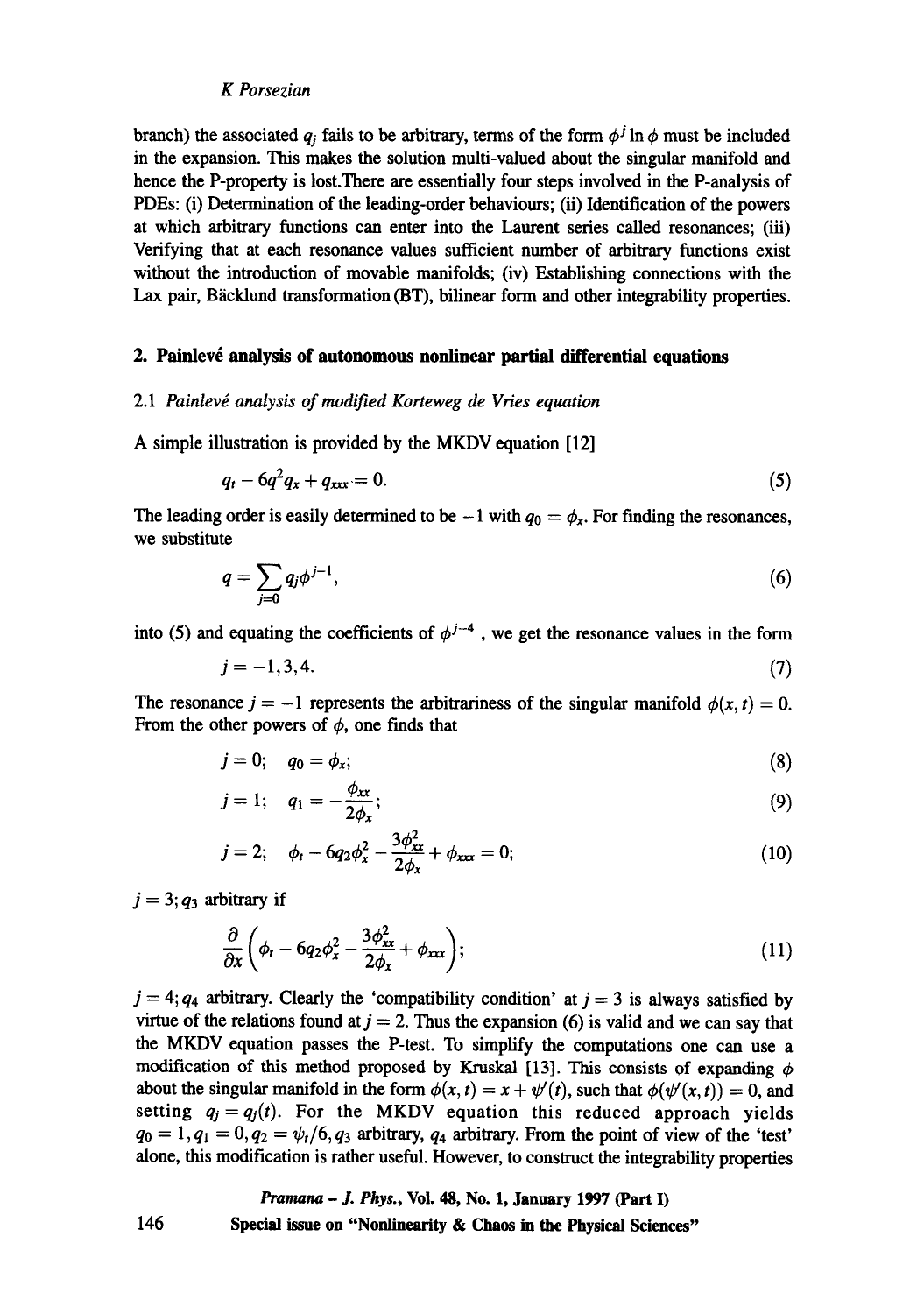from the Laurent series and to analyse the P-property of the inhomogeneous, mainly spatial dependent, we have to consider the general manifold expansion. Similarly the KDV equation

$$
q_t + 12qq_x + q_{xxx} = 0 \tag{12}
$$

is easily shown to pass the Painlevé test  $[12-15]$ . The leading order is  $-2$  and the resonances occur at  $j = -1, 4, 6$ . The truncated expansion then takes the form

$$
q = \frac{\partial^2}{\partial x^2} \log \phi + q_2 \tag{13}
$$

with

$$
\phi_x \phi_t + 12 q_2 \phi_x^2 + 4 \phi_x \phi_{xxx} - 3 \phi_{xx}^2 = 0, \quad \phi_{xt} + 12 q_2 \phi_{xx} + \phi_{xxx} = 0, \quad (14)
$$

and

$$
q_{2,t} + 12q_2 q_{2,x} + q_{2,\text{xxx}} = 0. \tag{15}
$$

The set of equations (14) and (15) constitute an auto BT for the KDV equation. It should be noted that the second logarithmic derivative in (13) is reminiscent of the transformation used in Hirota's method [10]. By making the substitution  $\phi_x = \psi^2$  leads to

$$
\psi_{xx} + (2q_2 + \lambda)\psi = 0, \quad \psi_t + (6q_2 + \lambda)\psi_x + \psi_{xxx} = 0,
$$
 (16)

which are precisely the Lax pair for the KDV equation [9]. One of the most enduring techniques in the study of integrable nonlinear PDEs is Hirota method for constructing Nsoliton solutions [10]. The method proceeds without the knowledge of the IST and in some cases was used to construct N soliton solutions before the scattering transform had been found [10]. To get the bilinear transformation from the P- analysis, we have to assume that the constant term in the expansion is equal to zero. i.e. in the case of KDV,  $q_2 = 0$ . Then, we get

$$
f f_{xxx} - 4f_x f_{xxx} + 3f_{xx}^2 + f f_{xt} - f_x f_t = 0 \tag{17}
$$

which can be written in terms of Hirota's bilinear operators as

$$
(D_x^4 + D_x D_t)f \cdot f = 0,\t\t(18)
$$

where  $D_r^{\prime\prime}(f \cdot f) = (\partial_x - \partial_x)^n f(x) f(x') | x = x'$ . As is well known f can be developed in a series expansion which self truncates at each order yielding  $1, 2, 3, \ldots$ , N-soliton solutions. It is generally believed that if one can construct N-soliton solutions for  $N \geq 3$ , then they will exist for all  $N$  and the system can be deemed integrable. It should be noted that many equations can be reduced to bilinear form and one can often construct one and two soliton solutions for them by this method. However, self-truncation for all N only seems to occur only for completely integrable systems.

## 2.2 Painlevé analysis of Pohlmeyer-Lund-Regge equation

Lund *et al* [16] have shown that the dynamics of relativistic vortices (equivalently, strings) interacting through a scalar field has led to a set of two coupled, Lorentz-invariant,

*Pramana - J. Phys.,* **Vol. 48, No. 1, January 1997 (Part I) Special issue on "Nonlinearity & Chaos in the Physical Sciences" 147**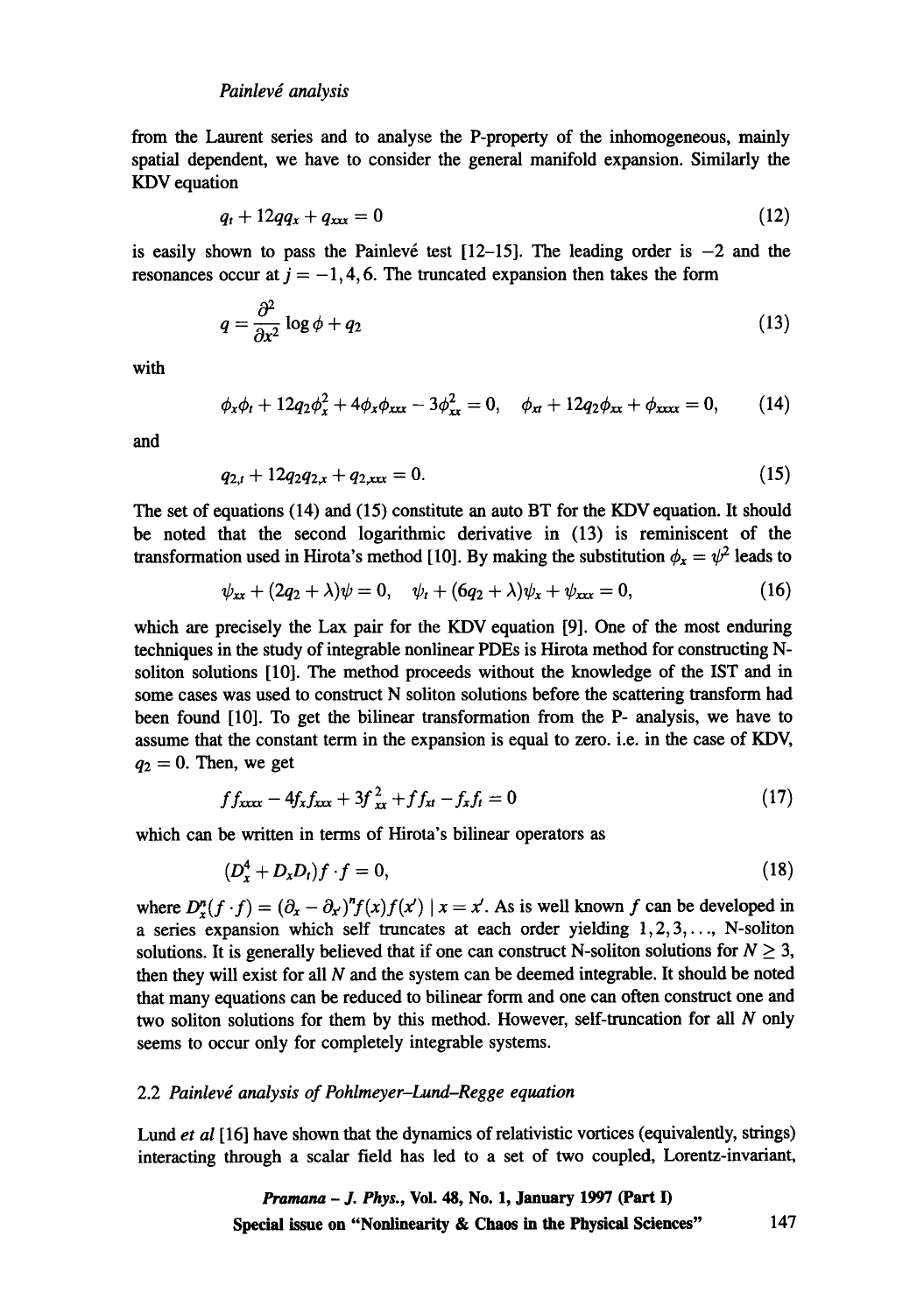nonlinear equations in two independent variables. The equations are in the form

$$
\Phi_{xt} - \sin \Phi \cos \Phi - \frac{\sin \Phi}{\cos^3 \Phi} \Psi_x \Psi_t = 0, \tag{19}
$$

$$
\left(\Psi_t \tan^2 \Phi\right)_x + \left(\Psi_x \tan^2 \Psi\right)_t = 0. \tag{20}
$$

Eqs. (19-20) are conditions for embedding a 2-dimensional surface in a three dimensional sphere which itself embedded in a four dimensional Euclidean space. Eqs. (19) and (20) were also derived by Pohlmeyer [17] through a study of the nonlinear  $\sigma$ - models of field theory.

For convenience, we use the transformation given by Getmanov [18] in the form

$$
q = \sin \Phi \exp(i\Psi). \tag{21}
$$

Under this transformation, eqs. (19) and (20) are transformed into

$$
q_{xt} + \frac{q_x q_t q^*}{1 - |q|^2} - q(1 - |q|^2) = 0. \tag{22}
$$

To apply P-analysis, we define  $q = a$  and  $q^* = b$ . Eq. (22) in terms of these change of variables takes the form [19]

$$
a_{xt} + \frac{a_x a_t b}{1 - ab} - a(1 - ab) = 0, \quad b_{xt} + \frac{b_x b_t a}{1 - ab} - b(1 - ab) = 0.
$$
 (23)

Leading order:  $\alpha = \beta = -1$  with  $a_0b_0 = -\psi_t$ . Resonances:  $j = -1, 0, 1, 2$ . Collecting the coefficients of  $\phi^{-4}$  and  $\phi^{-4}$ , we obtain

$$
a_0b_1 + a_1b_0 = 0. \t\t(24)
$$

From eq. (24) it is clear that either  $a_1$  or  $b_1$  is arbitrary. In a similar way proceeding further by collecting the coefficients of  $\phi^{-3}$  and  $\phi^{-3}$ , we get

$$
(a_0b_2-b_0a_2)\psi_t = a_{0t}b_1 + b_0a_{1t}, (b_0a_2-a_0b_2)\psi_t = b_{0t}a_1 + a_0b_{1t}.
$$
 (25)

Using (24), it is easy to show that the functions  $a_2$  or  $b_2$  is arbitrary. Thus the general solution  $(a(x, t), b(x, t))$  of eq. (22) admits the sufficient number of arbitrary functions without the introduction of any movable critical manifold, thus satisfying the P- property and hence the system is expected to be integrable. As eq. (22) satisfies the required condition to be integrable, we now proceed to obtain the associated integrability properties of the system. Now to establish the integrability properties, the series representation is truncated at the constant level term  $(a_i = b_i = 0, j > 1)$  as

$$
a = \frac{a_0}{\phi} + a_1, \quad b = \frac{b_0}{\phi} + b_1,\tag{26}
$$

where  $a_0$  and  $b_0$  satisfy eqs (23). Equation (26) can also be treated as an auto BT of eq. (22). Then to find the bilinear form, we put  $a_1 = b_1 = 0$  and then by defining

$$
a = \frac{a_0}{\phi} = \frac{G}{F}, \quad b = \frac{b_0}{\phi} = \frac{G^*}{F}
$$
\n
$$
\tag{27}
$$

*Pramana - J. Phys.,* **Vol. 48, No. 1, January 1997 (Part I)** 

**Special issue on "Nonlinearity & Chaos in the Physical Sciences"**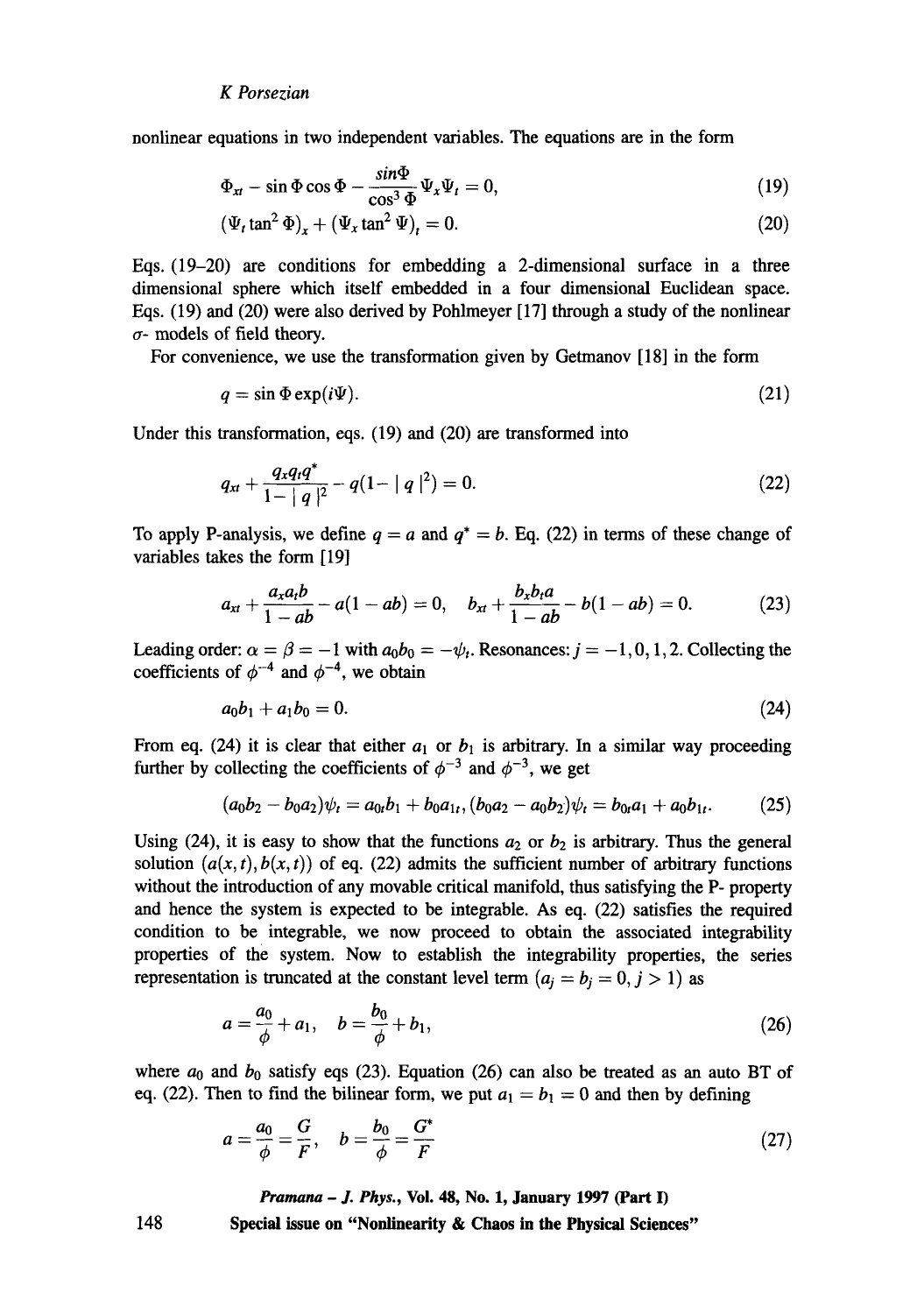after some manipulations, we obtain

$$
D_x D_t F \cdot F = 2GG^*, F[(D_x D_t - 1)G \cdot F] = \frac{1}{2} G^* D_x D_t G \cdot G. \tag{28}
$$

The above trilinear form was first obtained by Getmanov [18] and found 2 soliton solution to it and also conjectured N soliton solutions. To construct the bilinear form from (28), we define

$$
F^2 = f^*f + g^*g. \tag{29}
$$

Under this transformation eqs (28) are transformed into the bilinear equations

$$
D_x(f^* \cdot f + g^* \cdot g) = 0, (D_x D_t - 1)f \cdot g^* = 0, D_x D_t(f^* \cdot f - g^* \cdot g) + 2g^*g = 0.
$$
\n(30)

Once the bilinear forms are known, then one can generate the soliton solutions by expanding the dependent variables in terms of power series.

#### 2.3 Some nontrivial equations and Painlevé condition(s)

It would seem that all the known integrable PDEs pass the Painlevé test. Some nontrivial examples include

I. Hirota-Satsuma equation [14]

$$
q_t - \lambda (6qq_x + q_{xxx}) = -6pp_x, \quad p_t + 3qp_x + p_{xxx} = 0 \tag{31}
$$

which is found to pass the P-test only when  $\lambda = \frac{1}{2}$ .

II. Unidirectional Zakharov equation [20]

$$
iq_t + q_{xx} = qp, \quad p_t + p_x = (|q|^2)_x.
$$
 (32)

III. Nonlinear Schrödinger-Maxwell Bloch equations [21]

$$
q_x = ikq_n - ig \mid q \mid^2 q + 2\alpha_2 \langle p \rangle, \quad p_t = i\omega p + fq\eta, \quad \eta_t = 2f(qp^* + q^*p).
$$
\n(33)

Painlevé condition: $-2f^2k = g$ . IV. Higher order nonlinear Schrödinger equation [22]

$$
iq_{z} + \alpha_{1}q_{tt} + \alpha_{2} |q|^{2} q - i\varepsilon[\alpha_{3}q_{tt} + \alpha_{4}(q^{2}q^{*})_{t} + \alpha_{5}q(qq^{*})_{t}] = 0. \qquad (34)
$$

Painlevé conditions:  $\alpha_2 = 2\alpha_1, \alpha_3 : \alpha_4 : \alpha_5 = 1 : 6 : -3$ .

## 2.4 *Non-Painlevé property of the integrable extended nonlinear Schrödinger equation*

Recently Liu *et al* [23] have shown that the extended nonlinear Schrödinger equation is a completely integrable system and constructed the N-soliton solutions through Hirota's bilinear method. The equation is of the form

$$
iq_x + \frac{1}{2}q_{tt} + \frac{|q|^2 q}{2} - i\delta q_{tt} + 2i\alpha_1 |q|^2 q_t + i\alpha_1 |q|^2 q_t^* = 0.
$$
 (35)

*Pramana - J. Phys.,* **Vol. 48, No. 1, January 1997 (Part I)**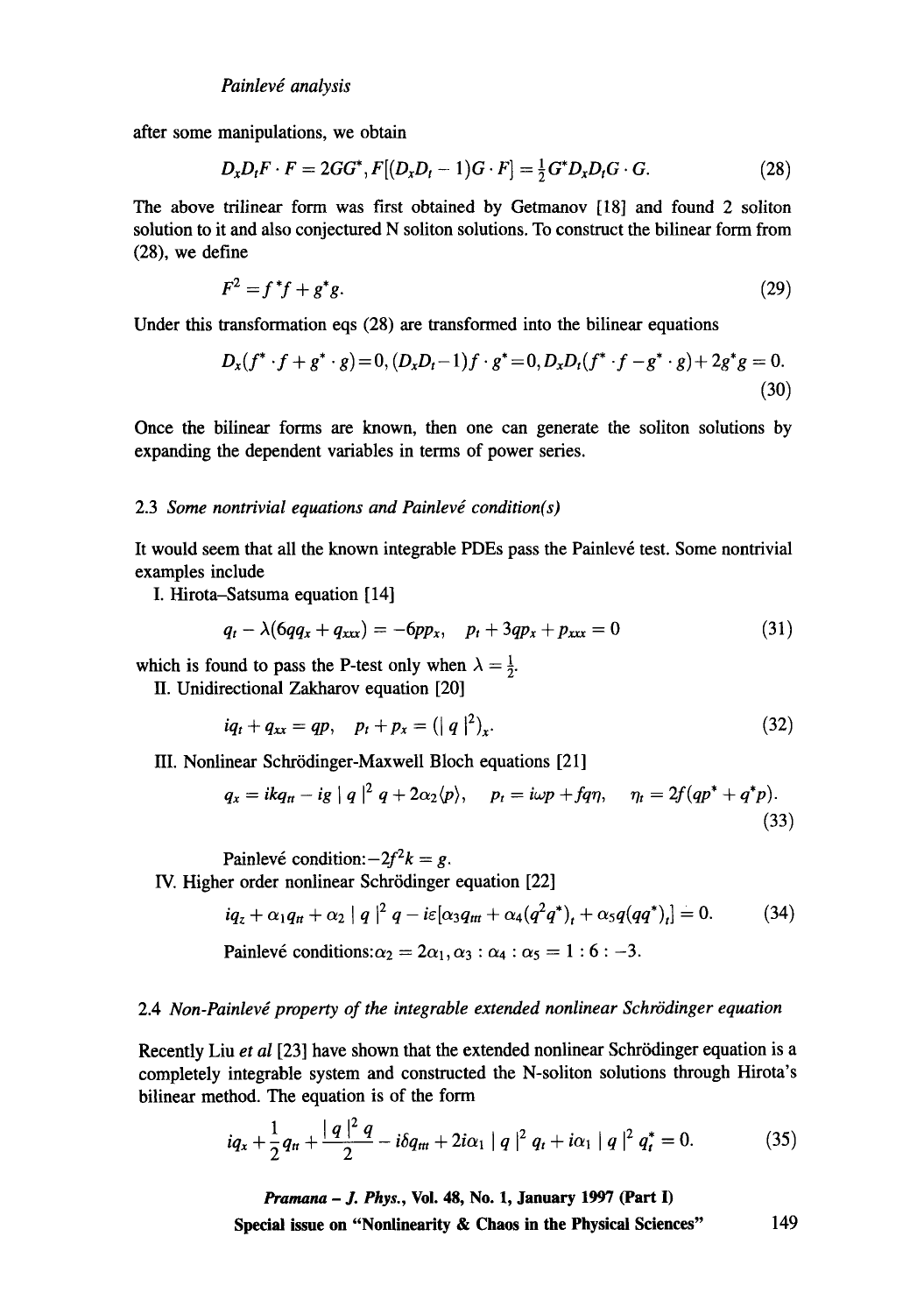To apply P-analysis, we substitute  $q = a$  and  $q^* = b$  in (35), then the resulting equations are [241

$$
ia_{t} + \frac{1}{2}a_{xx} + \frac{1}{2}a^{2}b + i[-\delta a_{xxx} + 2\alpha_{1}aba_{x} + \alpha_{1}a^{2}b_{x}] = 0,
$$
\n(36)

$$
-ib_{t} + \frac{1}{2}b_{xx} + \frac{1}{2}ab^{2} - i[-\delta b_{xxx} + 2\alpha_{1}abb_{x} + \alpha_{1}b^{2}a_{x}] = 0.
$$
 (37)

Leading Order:  $\alpha = \beta = -1; a_0b_0 = \frac{20}{\alpha_1}$ . Resonances:  $j = -1, 0, 3, 3, 3, 4$ . The resonance '-1' corresponds as usual to the arbitrariness of the singular manifold and '0' corresponds to the fact that either  $a_0$  or  $b_0$  is arbitrary as seen from the leading order coefficient. As the system admits more resonances at  $j=3,3,3$  than the required arbitrary functions, we conclude that eq.  $(35)$  fails to satisfy the Painlevé test.

In the cases considered so far reveals that if the P-property is satisfied, then the equation is completely integrable. Thus it is conjectured that this property indicates the solvability of a field equation. On the other hand we cannot conclude, in general, that a PDE which is completely integrable has the P-property. Examples are the Harry Dym equation  $q_t = q^3 q_{xxx}$  and the nonlinear diffusion equation  $q_t = (q^{-2} q_x)_x$  [14]. Both equations are integrable. The first can be solved by the IST and the second can be linearized to the linear diffusion equation.

## 2.5 *Painlevd analysis of nonintegrable equations*

Painlev6 analysis is also very useful to understand the dynamics of the nonintegrable evolution equations. For example, for the real Newell-Whitehead equation [25]

$$
q_t = q_{xx} + q - 2q^3 \tag{38}
$$

the leading order is  $-1$  and the resonances are  $-1$  and 4. For simplicity, we define new variables  $w = \phi_t / \phi_x$ ,  $v = \phi_{xx} / \phi_x$  and from the arbitrary analysis, we find

$$
j=0:q_0=\phi_x,\tag{39}
$$

$$
j=1:q_1=\frac{1}{2}(w-3v),
$$
\n(40)

$$
j = 2: q_2 = \frac{1}{6\phi_x}(\nu_x - \nu_x + 1 - \frac{1}{6}\nu^2 - \frac{1}{2}\nu^2), \tag{41}
$$

$$
j = 3: q_3 = \frac{1}{24\phi_x^2}(-w_t + 2w_{xx} + \frac{7}{3}ww_x - 2w + \frac{4}{9}w^3 - v_{xx} + 3vv_x + 2v - v^3 - 2vw_x - \frac{1}{3}w^2v),
$$
\n(42)

$$
j = 4:0(q_4) = \frac{1}{3\phi_x^3}(w_t - ww_x + \frac{3}{2}w - \frac{1}{3}w^3).
$$
 (43)

From eq. (43), it is clear that the Laurent expansion fails the WTC test since  $q_4$  is found not to be arbitrary. We therefore have the following "consistency condition" (assuming  $\phi_x \neq 0$ :

$$
w_t - ww_x + \frac{3}{2}w - \frac{1}{3}w^3 = 0. \tag{44}
$$

*Pramm~ - J. Phys.,* **Vol. 48, No. 1, January 1997 (Part I)** 

**Special issue on "Nonlinearity & Chaos in the Physical Sciences"**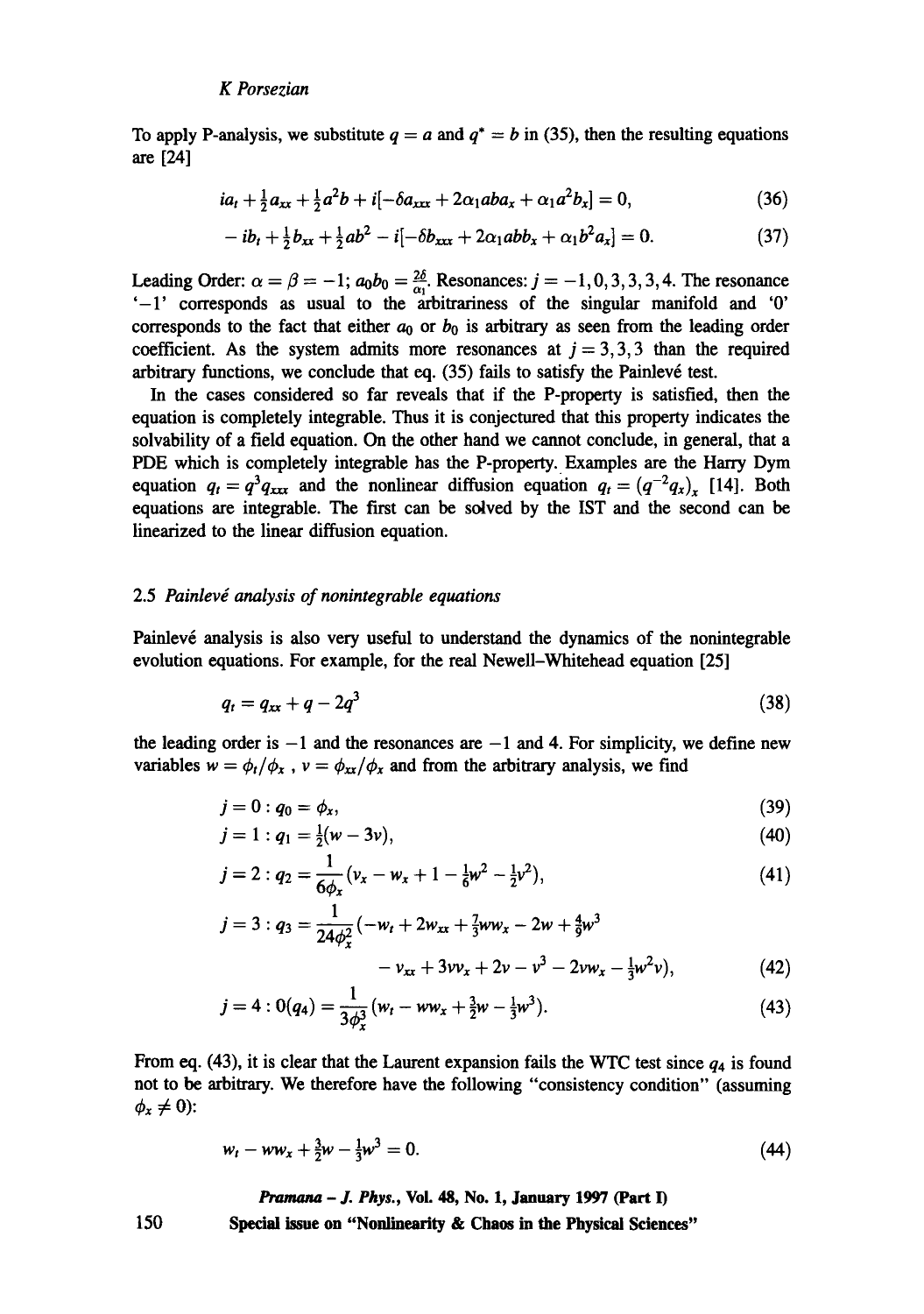There are two possible ways to proceed: (i) either, introduce logarithmic psi-series, i.e.

$$
q = \sum_{j} \sum_{k} q_{jk} \phi^{j-1} (\phi^4 \ln \phi)^k. \tag{45}
$$

(ii) or, force  $\phi$  to satisfy the compatibility condition at  $j = 4$ . This takes the form of a nonlinear PDE which can be solved exactly.This approach gives a type of conditional Pproperty and can yield special type of solutions meromorphic in the singular manifold which is now specified as opposed to being arbitrary. In view of the above facts, we can conclude that the real Newell-Whitehead equation has the "conditional Painlevé property". It is also interesting to note that some of the special techniques developed for integrable systems are also shown to be applicable to nonintegrable equations. Let us consider the second example from one parameter continuous (Lie) group of transformations point of view [26]. For this, we consider the nonintegrable KdV equation in the form

$$
q_t + q^n q_x + q_{xxx} = 0, \quad n > 2. \tag{46}
$$

Using the invariant variables

 $\overline{\phantom{a}}$ 

$$
\zeta = \frac{(x + \frac{3\beta}{\alpha})}{(\alpha + \beta)^{1/3}}\tag{47}
$$

and

$$
q = \frac{f(\zeta)}{\left(\alpha t + \delta\right)^{2/3n}}\tag{48}
$$

in eq. (46), we obtain the invariant equation in the form

$$
f''' + f^{n}f' - \left(\frac{2f}{n} + \zeta f'\right) = 0\tag{49}
$$

Inserting

$$
f \sim \alpha (\zeta - \zeta_0)^p \tag{50}
$$

in eq. (49), we find that there is only one possibility

$$
p = \frac{-2}{n}, \ \alpha = \left(\frac{-(2+n)(2+2n)}{n^2}\right)^{1/n}.\tag{51}
$$

Since  $n > 2$ , eq. (49) will have a movable branch point of order  $-2/n$  provided (50) is asymptotic near  $\zeta_0$ . To see this asymptotic nature, we define

$$
f = v^{-2/n} \tag{52}
$$

The equation for  $\nu$  is

$$
-\frac{2}{n}v^2v''' + \frac{6}{n}\left(\frac{2}{n}+1\right)v v'v'' - \frac{2}{n}\left(\frac{2}{n}+1\right)\left(\frac{2}{n}+2\right)v'^3 - \frac{2}{n}v' - \frac{2}{n}v^3 + \frac{2\zeta}{n}v^2v' = 0
$$
\n(53)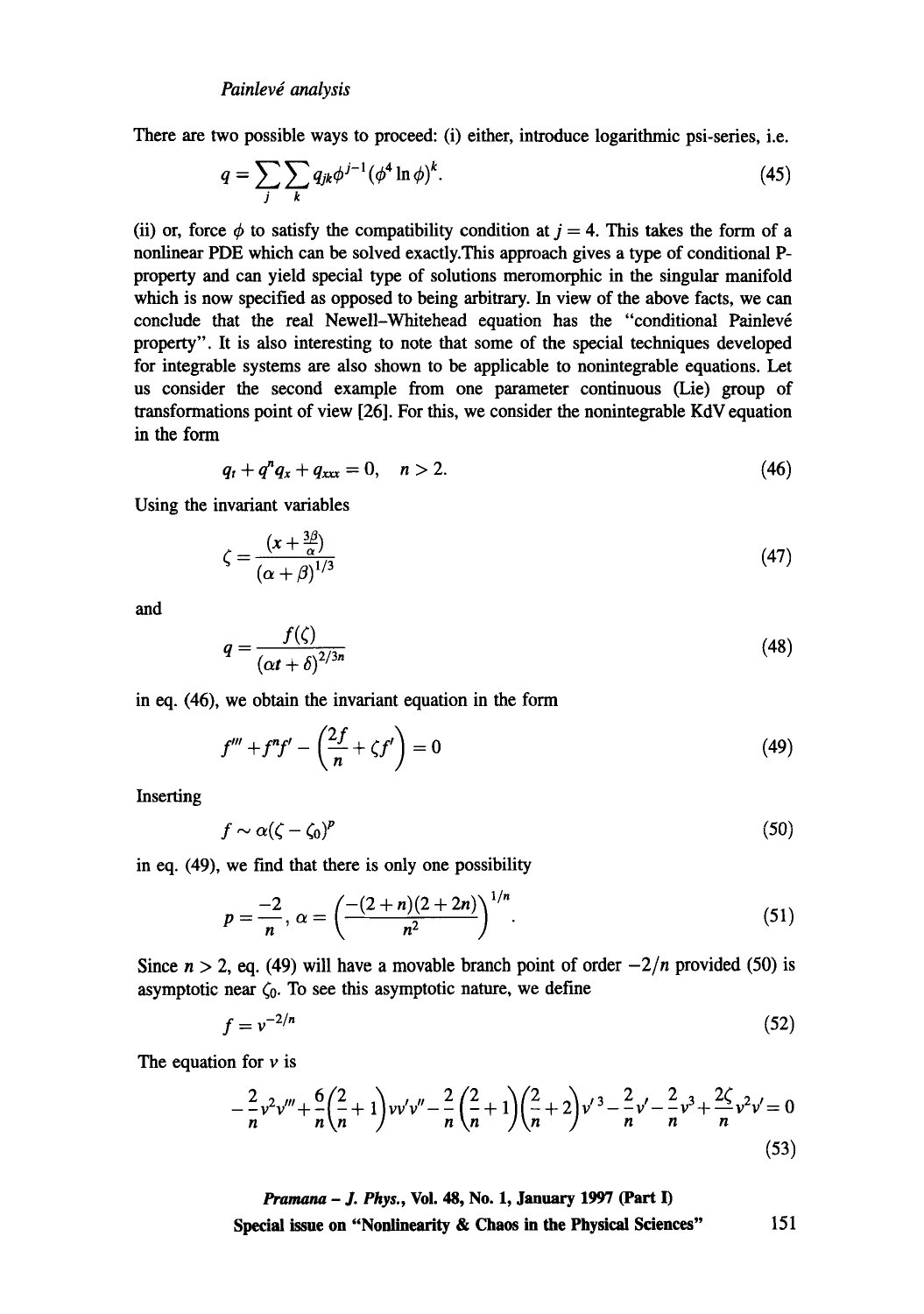There is a regular solution of (53), that is, regular at  $\zeta_0$ , if  $v(\zeta_0)=0, v'(\zeta_0)+$  $(2 + n)(2 + 2n)/n^2$   $(\nu'(\zeta_0))^3 = 0$ .  $\nu''(\zeta_0)$  is a finite quantity, and  $\nu'''(\zeta_0)$  is finite. Then  $v(\zeta)$  is analytic at  $\zeta_0$  and so (50) is asymptotic near  $\zeta_0$ . Thus eq. (49) is not of Painlevé type. For more information about the P-analysis of nonintegrable systems, we refer the reader to refs. [25, 26].

## **3. Painlevé property for differential-difference equations**

In this section, we will briefly discuss the Painlevé analysis of the discrete systems. The Toda lattice [27]

$$
Q_{n,tr} = e^{Q_{n-1} - Q_n} - e^{Q_n - Q_{n+1}} \tag{54}
$$

is probably the best known member of a class of differential-difference equations that are integrable. To establish the P-property [27], we define the variables  $q_n = Q_{n,t}$ ,  $p_n = e^{Q_n - Q_{n+1}}$ , i.e.

$$
p_{n,t} = p_n(q_n - q_{n+1}), \quad q_{n,t} = p_{n-1} - p_n. \tag{55}
$$

A solution of these equations was found by Toda on making the substitution

$$
p_n = \frac{\partial^2}{\partial t^2} \log f_n \tag{56}
$$

which immediately leads to

$$
q_n = \frac{\partial}{\partial t} \log \left( \frac{f_{n-1}}{f_n} \right) \tag{57}
$$

and

$$
\left[\frac{f_{n+1}f_{n-1}}{f_n^2} - 1\right] = \frac{\partial^2}{\partial t^2} \log f_n. \tag{58}
$$

The one soliton solution corresponds to the choice  $f_n \cosh(\alpha n - (\sinh \alpha)t)$ . These results suggests a truncated 'Painlevé type' expansion of the form

$$
p_n = \frac{p_n^{(0)}}{\phi_n^2} + \frac{p_n^{(1)}}{\phi_n} + p_n^{(2)}, \quad q_n = \frac{q_{n-1}^{(0)}}{\phi_{n-1}} - \frac{q_n^{(0)}}{\phi_n} + q_n^{(1)}
$$
(59)

from which one can easily determine that  $q_n^{(0)} = \phi_{n,t}, p_n^{(0)} = -\phi_{n,t}^2$  and  $p_n^{(1)} = \phi_{n,t}$ , i.e.

$$
p_n = \frac{\partial^2}{\partial t^2} \log \phi_n + p_n^{(2)}, \quad q_n = \frac{\partial}{\partial t} \log \left( \frac{\phi_{n-1}}{\phi_n} \right) + q_n^{(1)}
$$
(60)

and that

$$
p_n^{(2)} \left[ \frac{\phi_{n+1} \phi_{n-1}}{\phi_n^2} - 1 \right] = \frac{\partial^2}{\partial t^2} \log \phi_n.
$$
 (61)

Thus, in a sense we are expanding each dependent variable  $p_n$  about its own 'singular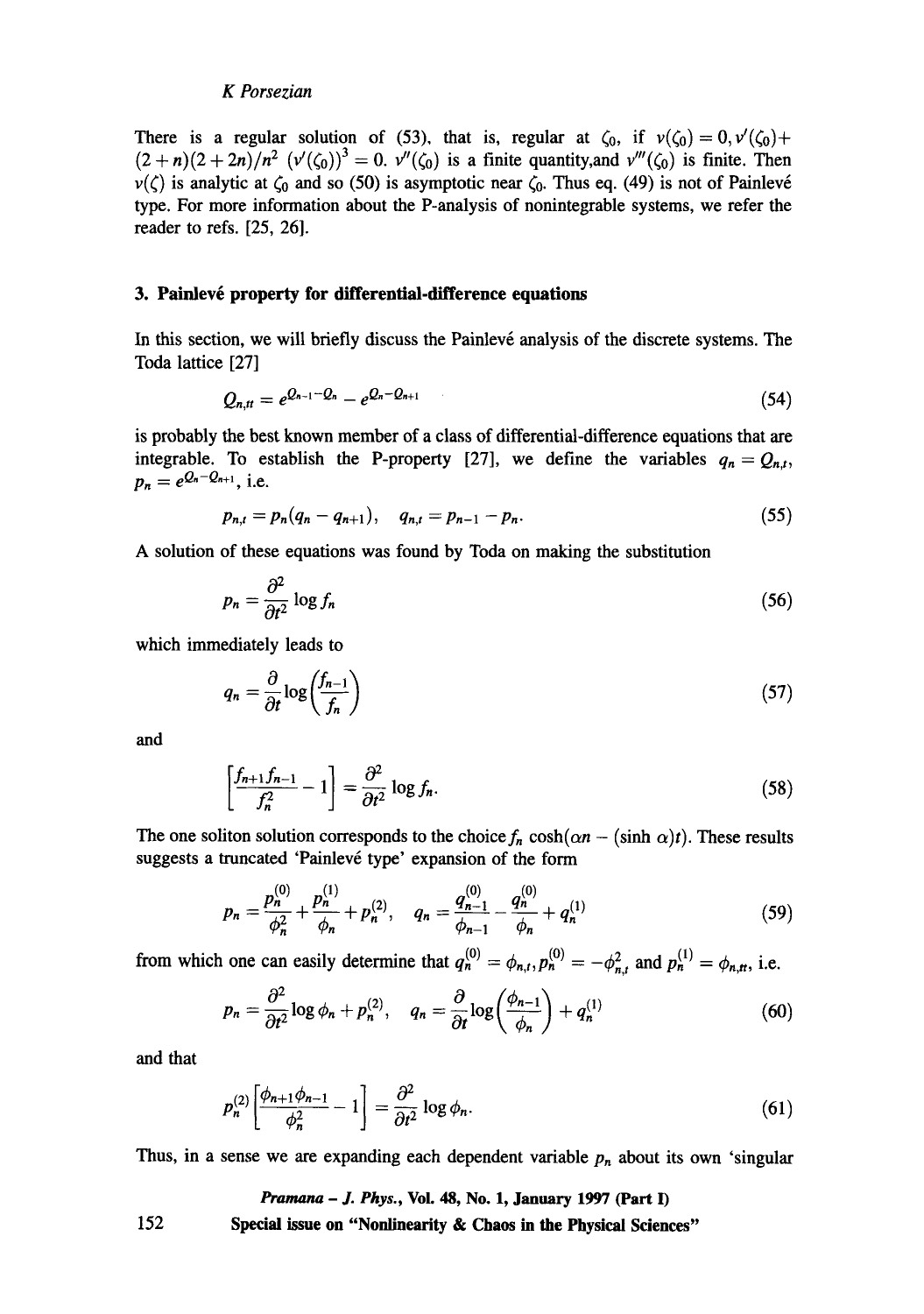manifold' function  $\phi_n$ . The same approach for the two dimensional Toda lattice,

$$
p_{n,x} = p_n(q_n - q_{n+1}), \quad q_{n,t} = p_{n-1} - p_n. \tag{62}
$$

yields

$$
p_n = \frac{\partial^2}{\partial t \partial x} \log \phi_n + p_n^{(2)} \tag{63}
$$

which immediately leads to

$$
q_n = \frac{\partial}{\partial x} \log \left( \frac{\phi_{n-1}}{\phi_n} \right) + q_n^{(1)} \tag{64}
$$

and

$$
p_n^{(2)} \left[ \frac{\phi_{n+1} \phi_{n-1}}{\phi_n^2} - 1 \right] = \frac{\partial^2}{\partial t \partial x} \log \phi_n.
$$
 (65)

From the relations (63) and (64) one can easily determine Lax pairs for the corresponding systems. For example, in the case of the 2-D lattice the scattering scheme is found to be

$$
\phi_{n,x} = \alpha_{n+1}\phi_n + \beta_n\phi_{n+1}, \quad \phi_{n,t} = \gamma_n\phi_{n-1} + \delta_{n-1}\phi_n \tag{66}
$$

and on substituting into (65), combined with cross differentiation of (66), deduce that  $\beta_n = \lambda$  (spectral parameter),  $\alpha_n = -q_n^{(1)}$  and  $\gamma_n = \frac{p_n^{(2)}}{\lambda}$ . This type of P-analysis also yields the BT's for the Toda lattices and reveals some amusing connections with the rational solutions of the second Painlevé transcendent [27].

## **4. Painlev6 analysis of nonautonomous nonlinear partial differential equations**

The problem of nonlinear wave propagation in dispersive and inhomogeneous media has been of general interest and has had wide range of applications, e.g. radio waves in the ionosphere, waves in the ocean,nonlinear optics, magnetic systems, etc, [31-35]. For the past few years, several inhomogeneous nonlinear PDEs have been studied from the Painlevé property and soliton point of view. In a series of papers, we have systematically investigated the Painlevé analysis of many of these equations and explained the construction of soliton solutions [35-40]. In this section, we will briefly discuss the Panalysis of some nonautonomous equations. As pointed out in section I, to identify the Painlevé condition(s) of these systems, we have to use the general manifold.

# 4.1 Painlevé analysis of inhomogeneous spherically symmetric nonlinear Schrödinger *equation*

First, we will discuss the P-analysis of the inhomogeneous spherically symmetric nonlinear Schrödinger equation of the form [35]

$$
iq_t + (fq)_{rr} + \left(f\frac{n-1}{r}q\right)_r + 2f |q|^2 q
$$
  
+ 
$$
\left[2\int_0^r f_{r'} |q|^2 dr' + 4(n-1)\int_0^r \frac{f}{r'} |q|^2 dr'\right] q = 0.
$$
 (67)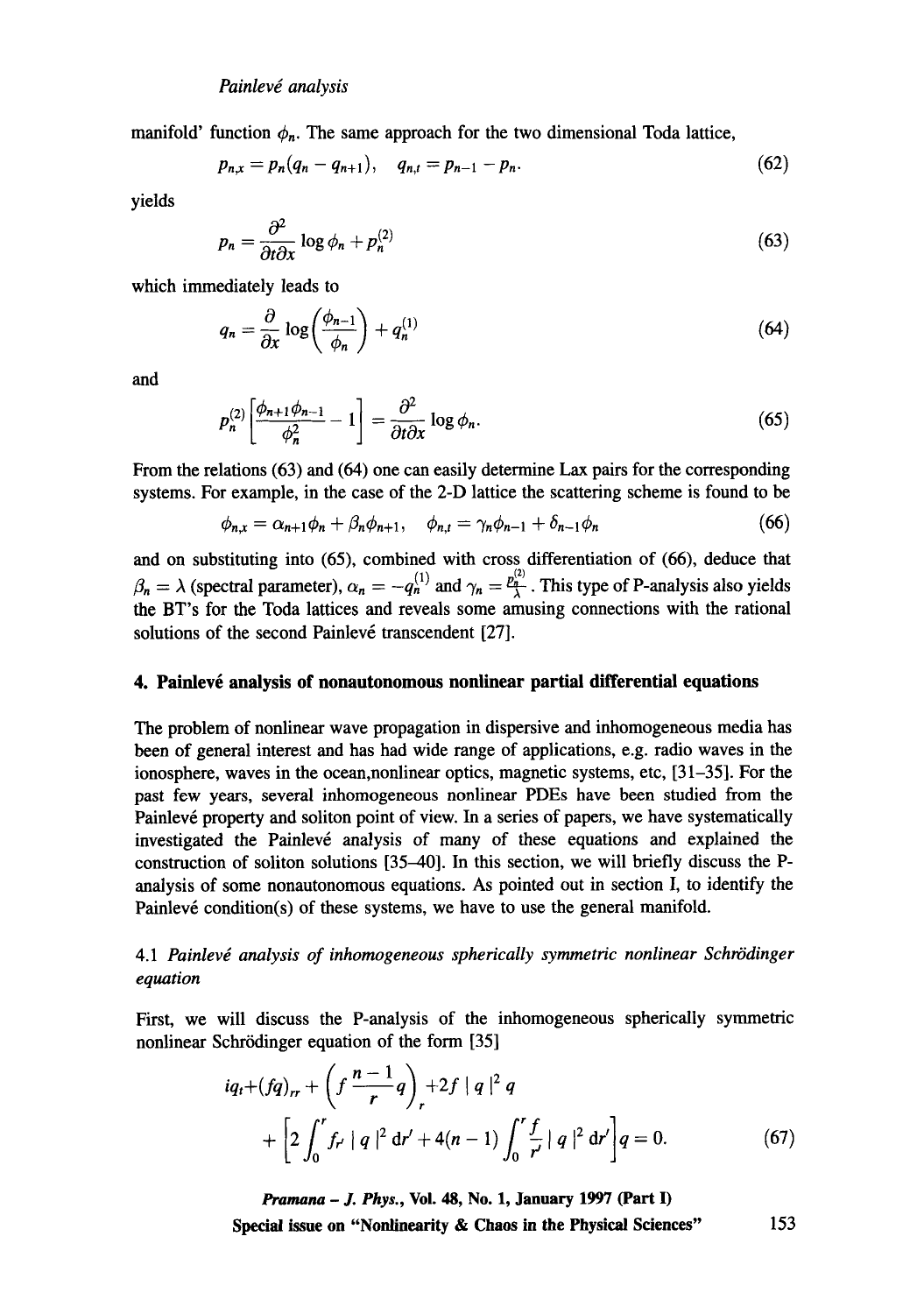The above equation can be derived from the inhomogeneous spherically symmetric continuum Heisenberg ferromagnet in arbitrary  $(n-)$  dimensions through moving helical space curve [35]. Equation (67) contains the following integrable models:

(i)  $n = 0, f = constant$ : nonlinear Schrödinger equation

$$
iq_t + q_{xx} + 2 |q|^2 q = 0(-\infty < x < \infty).
$$
 (68)

(ii)  $n = 1, f = \alpha x + \beta$ : deformed nonlinear Schrödinger equation

$$
iq_{t} + (\alpha x + \beta)(q_{xx} + 2 |q|^{2} q) + 2\alpha \left(q_{x} + q \int_{0}^{x} |q|^{2} dx'\right) = 0.
$$
 (69)

(iii)  $n = 2, f = constant : deformed radial nonlinear Schrödinger equation$ 

$$
iq_t + q_{rr} + \frac{1}{r}q_r - \frac{1}{r^2}q + 2 |q|^2 q + 4q \int_0^r \frac{1}{r} |q|^2 dr' = 0.
$$
 (70)

After removing the integral through new variable R and by denoting  $q = a$  and  $q^* = b$ , eq. (67) can be written as

$$
ia_{t} + f\left(a_{rr} + \frac{n-1}{r}a_{r} - \frac{n-1}{r^{2}}a\right) + 2Ra + 2f_{r}a_{r} + \left[f_{rr} + \frac{n-1}{r}f_{r}\right]a = 0,
$$
\n(71)

$$
-ib_t + f\left(b_{rr} + \frac{n-1}{r}b_r - \frac{n-1}{r^2}b\right) + 2Rb + 2f_r b_r + \left[f_{rr} + \frac{n-1}{r}f_r\right]b = 0,
$$
\n(72)

$$
R_r - 2f_r ab - f \left[ ab_r + a_r b + 2 \frac{n-1}{r} ab \right] = 0.
$$
 (73)

Leading order:  $\alpha = \beta = -1$ ,  $\gamma = -2$ ,  $a_0b_0 = \phi_r^2$ ,  $R_0 = -f\phi_r^2$ . Resonances:  $j = -1$ ,  $0,2,3,4$ . From the detailed arbitrary analysis we find that eqs. (71-73) are free from movable critical manifolds only when  $f$  is of the form:

$$
f = \varepsilon_1 r^{-2(n-1)} + \varepsilon_2 r^{-(n-2)},\tag{74}
$$

where  $\varepsilon_1$  and  $\varepsilon_2$  are integration constants. Hence, the inhomogeneous spherically symmetric nonlinear Schrödinger equation is expected to be integrable in arbitrary  $(n-)$ dimensions only when the inhomogeneity is of the form (74). Working with the truncated expansions

$$
a = \frac{a_0}{\phi} + a_1, \quad b = \frac{b_0}{\phi} + b_1, \quad R = \frac{R_0}{\phi^2} + \frac{R_1}{\phi} + R_2,\tag{75}
$$

the following overdetermined systems of equations are obtained:  $O(\phi^{-3}, \phi^{-3}, \phi^{-3})$ :

$$
a_0b_0 = \phi_r^2, \quad R_0 = -f\phi_r^2. \tag{76}
$$

*Pramana - J. Phys.,* **Vol. 48, No. 1, January 1997 (Part I)** 

**Special issue on "Nonlinearity & Chaos in the Physical Sciences"**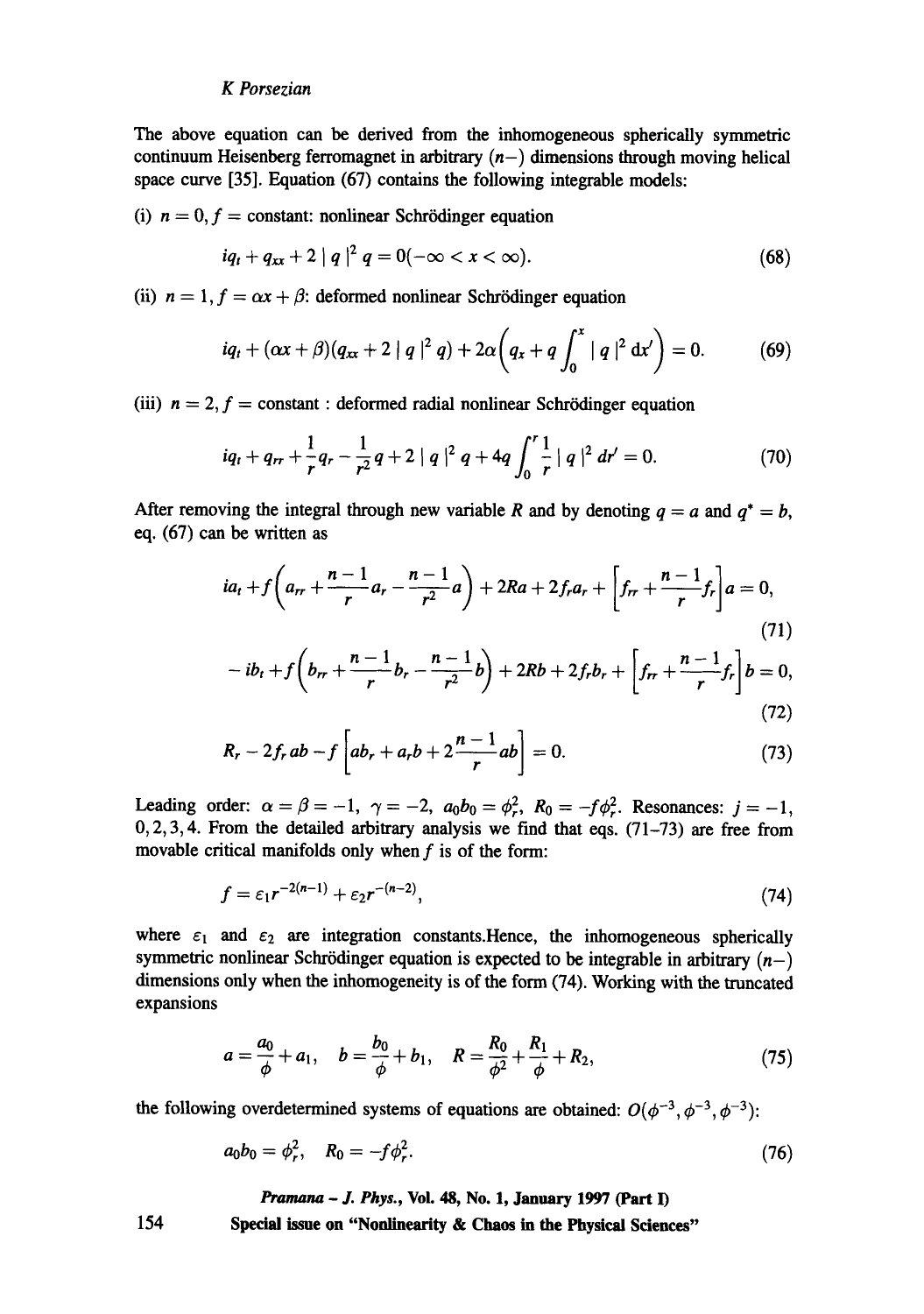$$
O(\phi^{-2}, \phi^{-2}, \phi^{-2})
$$
  
-  $ia_0\phi_t - \left(2f_r + \frac{n-1}{r}f\right)a_0\phi_r - f(2a_0r\phi_r + a_0\phi_r) + 2(a_0R_1 + R_0a_1) = 0,$   
(77)  
 $ib_0\phi_t - \left(2f_r + \frac{n-1}{f}\right)b_0\phi_r - f(2b_0r\phi_r + b_0\phi_r) + 2(b_0R_1 + R_0b_1) = 0,$ 

$$
ib_0\phi_t - \left(2f_r + \frac{n-1}{r}f\right)b_0\phi_r - f(2b_0r\phi_r + b_0\phi_{rr}) + 2(b_0R_1 + R_0b_1) = 0,
$$
\n(78)

$$
R_{0r} - R_1 \phi_r - 2f_r a_0 b_0 - f[(a_0 b_0)_r - (a_0 b_1 + a_1 b_0)\phi_r] - 2\frac{n-1}{r}fa_0 b_0 = 0.
$$
\n(79)

 ${\cal O}(\phi^{-1},\,\phi^{-1},\,\phi^{-1})$  :

$$
ia_{0t} + (fa)_{rr} + \left(f\frac{n-1}{r}a\right)_r + 2(a_0R_2 + a_1R_1) = 0, \tag{80}
$$

$$
- ib_{0t} + (fb)_{rr} + \left( f \frac{n-1}{r} b \right)_{r} + 2(b_0 R_2 + b_1 R_1) = 0, \tag{81}
$$

$$
R_{1r} - 2f_r(a_0b_1 + a_1b_0) + f(a_0b_1 + a_1b_0)_r - 2\frac{n-1}{r}f(a_0b_1 + a_1 + b_0) = 0.
$$
\n(82)

By noting that  $(a_0 b_{0t} + a_{0t} b_0) = -2\phi_r \phi_{rt}$  and using the expression for  $\phi_t$  from eqs. (77-78) one may, after some simplifications, obtain

$$
\left[\frac{a_{0r}+2a_1\phi_r}{r^{n-1}a_0}\right]_r=\left[\frac{b_{0r}-2b_1\phi_r}{r^{n-1}b_0}\right]_r.
$$
\n(83)

Treating the constant of integration as the spectral parameter  $\lambda$  and identifying  $a_0 = i\psi_1^2$ ,  $b_0 = i\psi_2^2$ ,  $a_1 = q$ ,  $b_1 = q^*$ , and  $\phi_r = -i\psi_1\psi_2$ , gives the scattering problem

$$
\psi_{1r} = i\lambda r^{n-1}\psi_1 + q\psi_2, \quad \psi_{2r} = -q^*\psi_1 - i\lambda r^{n-1}\psi_2.
$$
 (84)

The time dependent part of the problem may be obtained directly from equations (80-82) by repeated use of (83) and (84), giving

$$
\psi_{1t} = (iR - 2i\lambda^2 f r^{2(n-1)})\psi_1 + \left(-2\lambda f q r^{n-1} + i(fq)_r + i\frac{n-1}{r}fq\right)\psi_2, \quad (85)
$$
  

$$
\psi_{2t} = \left(2\lambda f q^* r^{n-1} + i(fq^*)_r + i\frac{n-1}{r}fq^*\right)\psi_1 + (-iR + 2i\lambda^2 f r^{2(n-1)})\psi_2.
$$
  
(86)

Here  $f$  is given in eq. (74) and the consistency of the linear eigenvalue problem (84) and (85-86) is indeed the evolution equation (67) (only for the choice of f given in eq. (74)), provided  $\lambda$  evolves as

$$
\lambda_t = (\varrho + i\xi)_t = 2n\varepsilon_2\lambda^2. \tag{87}
$$

*Pramana - J. Phys.,* **Vol. 48, No. 1, January 1997 (Part I)**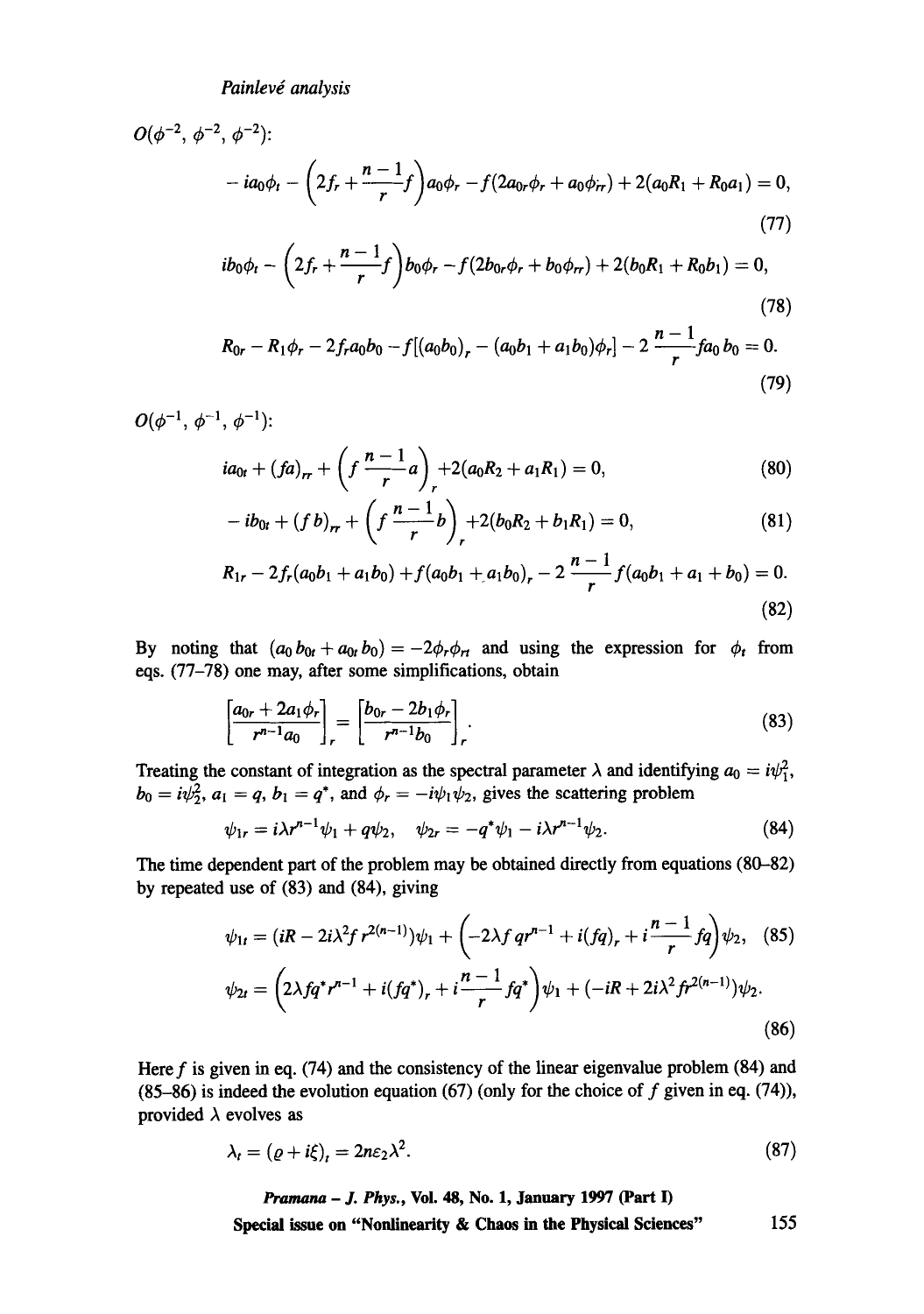#### 4.2 Painlevé analysis of the generalized x-dependent MKDV equation

We consider the GMKDV equation in the form [31]

$$
q_t + \mu_1 q + (\nu_3 + \mu_3 x)(q_{xxx} - 6q^2 q_x)
$$
  
+  $(\mu_1 x + \nu_1) q_x + \mu_3 \left(3q_{xx} + 4q^3 - 2q_x \int_x^{\infty} dx' q^2\right) = 0$  (88)

In this equation  $\nu_1,\nu_3,\mu_1$  and  $\mu_3$  are real constants and q is a real. For  $\mu_1 = \mu_3 = 0$ , eq. (88) reduces to the well known MKDV equation. If instead  $\mu_3 \neq 0$ , eq. (88) is an integro differential equation; it can be reduced to a pure differential equation by changing the dependent variable from q to  $\int_{0}^{\infty} q^{2}(x', t) dx'$  or differentiating with respect to x after dividing by  $q_x$ . However, we can remove the integral term by defining a new dependent variable  $R = \int_{r}^{\infty} q^2(x', t) dx'$ . Now eq. (88) can be rewritten as a set of coupled equations in the form [40]

$$
q_{t} + \mu_{1}q + (\nu_{3} + \mu_{3}x)(q_{xxx} - 6R_{x}q_{x}) + (\mu_{1}x + \nu_{1})q_{x} + \mu_{3}(3q_{xx} + 4qR_{x} - 2q_{x}R) = 0,
$$
\n(89)

$$
R_x = q^2 \tag{90}
$$

to within an arbitrary function of  $t$  (which occurs when  $(90)$  is integrated), which can always be removed by a simple time dependent gauge transformation of q. Leading order:  $\alpha = \beta = -1$  with  $q_0^2 = -\phi_x^2$ ,  $R_0 = \phi_x$ .

Resonances:  $j = -1, 1, 3, 4$ . From the truncated series, we get

$$
q = \frac{q_0}{\phi} + q_1, \quad R = \frac{R_0}{\phi} + R_1.
$$
 (91)

With suitable transformation for  $q_0$  and  $q_1$  [15, 35, 40], after some simplifications, we obtain

$$
\psi_{1x} = -i\lambda\psi_1 + q\psi_2, \quad \psi_{2x} = q\psi_1 + i\lambda\psi_2,\tag{92}
$$

$$
\psi_{1t} = A\psi_1 + B\psi_2, \quad \psi_{2t} = C\psi_1 + A\psi_2, \tag{93}
$$

where  $A = -4i\lambda^3(\mu_3x + \nu_3) - 2i\lambda[\mu_3(x\int q^2dx')_x + \nu_3q^2] + i(\nu_1 + \mu_1x)\lambda$ ,  $B = 4\lambda^2(\mu_3x)$  $(v_3)q + 2 i\lambda \left[\mu_3(xq)_x + \nu_3q_x\right] + \mu_3 \left[-(xq)_x + 2q\left(x\int q^2 dx\right)_x\right] + \nu_3 \left[-q_{xx} + 2q^3\right] - \left(\nu_1 + \nu_2\right)$  $(\mu_1x)q, \quad C = 4\lambda^2(\mu_3x + \nu_3)q - 2i\lambda[\mu_3(xq)]_x + \nu_3q_x] + \mu_3[-(xq)]_x + 2q(x\int q^2dx')_x] + \nu_3$  $[-q_{xx} + 2q^3] - (\nu_1 + \mu_1 x)q$  with  $\lambda_1 = -\mu_1 \lambda - 4\mu_3 \lambda^3$ .

#### 4.3 *Painlevd analysis of inhomogeneous deformed Kaup system*

The deformed Kaup system is in the form [39]

$$
q_t + \frac{1}{2}q^2 + xqq_x + x\eta_x = 0, \quad \eta_t + 2\eta q + x\eta_x q + x\eta q_x + 3q_{xx} + xq_{xxx} = 0
$$
\n(94)

Leading order:  $\alpha = -1, \beta = -2, q_0 = \pm 2\phi_x, \eta_0 = -2\phi_x^2$ . Resonances:  $j = -1, 2, 3, 4$ . Lax pair:

$$
\psi_{xx} + U\psi = 0, \quad \psi_t = A\psi_x + B\psi \tag{95}
$$

*Pramana - J. Phys.,* **Vol. 48, No. 1, January 1997 (Part 1)**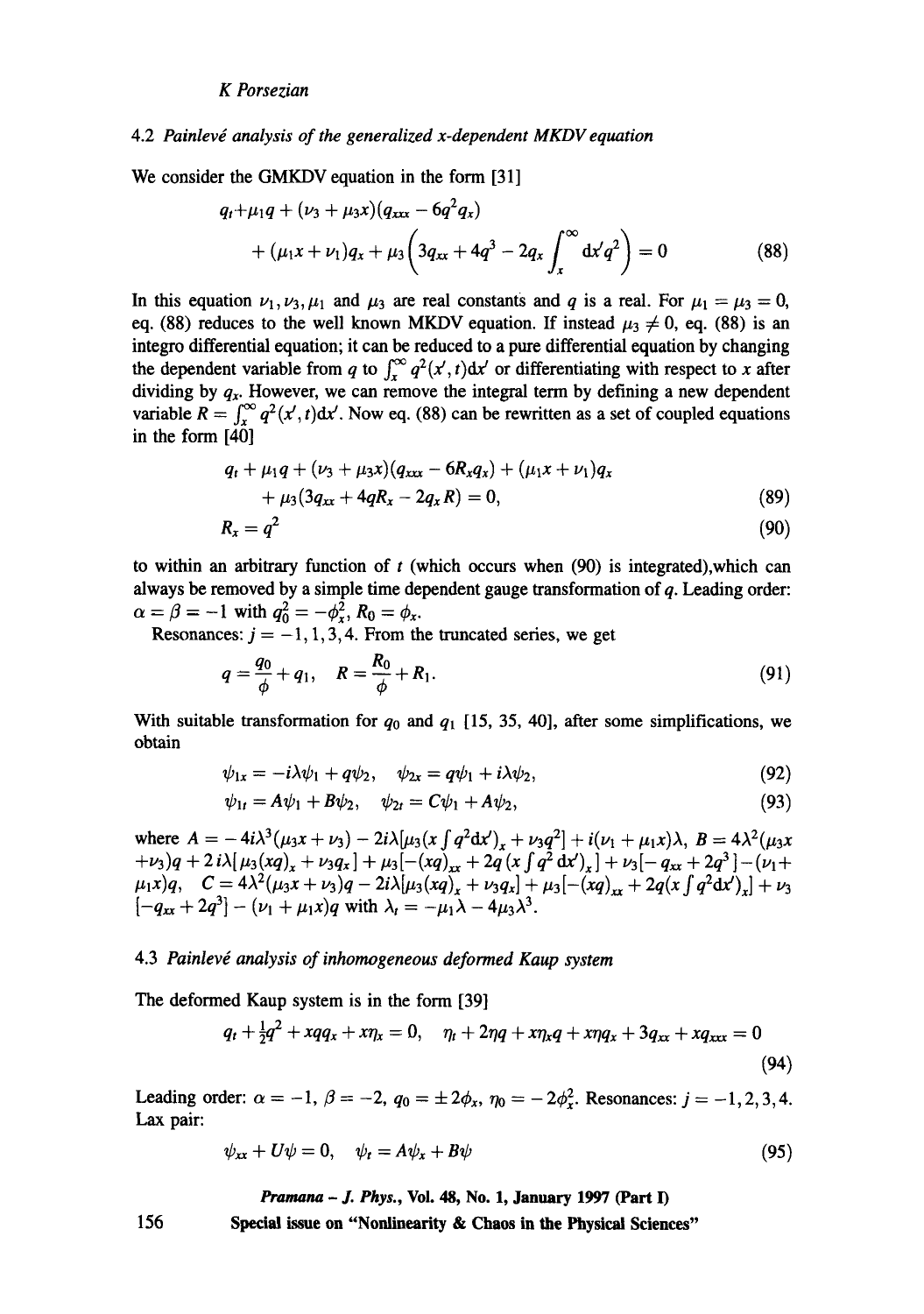with

$$
U = \lambda^2 + \frac{i\lambda q}{2} + \frac{\eta}{4} - \frac{q^2}{16}, \quad A = -2ix\lambda - \frac{xq}{2}, \quad B = -\frac{A_x}{2}
$$
 (96)

The compatibility leads to eq. (94) only when  $\lambda$  satisfies

$$
\lambda_t = -2i\lambda^2. \tag{97}
$$

## 4.4 *Painlevé analysis of parametrically driven Sine-Gordon equation*

We consider the generalized sine-Gordon equation [41]

$$
q_{tt}-q_{xx}+f(t)\sin q=0.\tag{98}
$$

It is well known that the sine-Gordon equation  $q_t - q_{xx} + \sin q = 0$ , which is completely integrable, does not pass the Painlevé test directly, but after the transformation  $V = e^{iq}$ [13, 41]. Under this transformation, eq. (98) takes the form.

$$
V V_{tt} - V_t^2 - V V_{xx} + V_x^2 + \frac{1}{2} f(t) (V^3 - V) = 0.
$$
 (99)

Leading order:  $\alpha = -2$ ,  $V_0 = 4(\phi_x^2 - \phi_t^2)/f$ 

Resonances:  $j = -1, 2$ . At the resonance  $j = 2$  we obtain the ODE

$$
f\frac{d^2f}{dt^2} = \left(\frac{df}{dt}\right)^2.\tag{100}
$$

As expected this ODE has the P-property. The general solution is given by

$$
f(t) = C_1 e^{C_2 t}, \tag{101}
$$

where  $C_1$  and  $C_2$  are integration constants. Similar type of equation with damping was also investigated in [42].

#### 4.5 Some inhomogeneous equations and Painlevé condition(s)

I. Generalized KDV equation: [43]

$$
q_t + f(t)qq_x + g(t)q_{xxx} = 0. \tag{102}
$$

Painlevé condition:  $g(t) = f(t)(a_0 \int_0^t ds f(s) + b_0)$ ,  $a_0$  and  $b_0$  are arbitrary constants. II. Generalized KDV equation [44]:

$$
q_t + qq_x + q_{xxx} + a(x, t)q = b(x, t).
$$
 (103)

Painlevé conditions:  $a_x = 0$ ,  $a_t + 2a^2 - b_x = 0$ . III. Cylinderical KDV equation [45]

$$
q_t + qq_x + q_{xxx} + \frac{aq}{t} = 0.
$$
 (104)

Painlevé condition:  $a = \frac{1}{2}$ .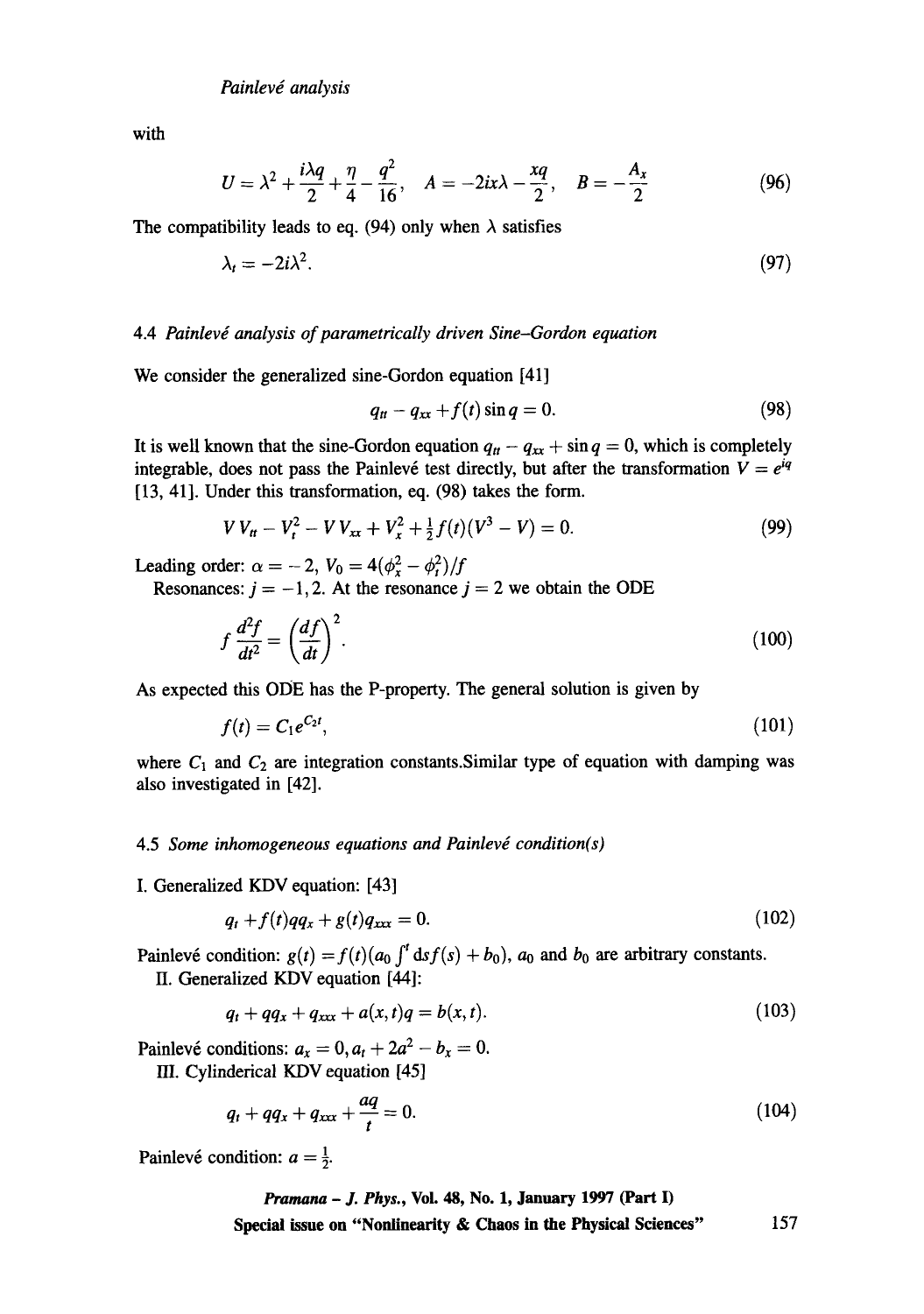IV. Generalized nonlinear Schrödinger equation [43]

$$
iq_t + \alpha(t)q_{xx} + \beta(t) |q|^2 q = 0. \qquad (105)
$$

Painlevé condition:  $\alpha(t) = \beta(t)(a_1 \int_0^t ds f(s) + b_1) a_1$  and  $b_1$  are arbitrary constants.

V. Damped Nonlinear Schrödinger equation [46]

$$
iq_t + q_{xx} - |q|^2 q = a(x, t)q + b(x, t).
$$
 (106)

Painlevé conditions:  $a = x^2(\beta_t/2 - \beta^2) + x\alpha_1 + \alpha_0 + i\beta$ ,  $b = 0$ ,  $\alpha_0(t)$ ,  $\alpha_1(t)$  and  $\beta(t)$  are arbitrary real analytic functions.

VI. Cylinderical Nonlinear Schrödinger equation [47]

$$
iq_t + q_{xx} + |q|^2 q = \frac{q}{2t}.
$$
 (107)

VII. Inhomogeneous nonlinear Schrödinger equation [38]

$$
iq_t + (f q)_{xx} + 2f |q|^2 q + \left[2 \int_0^x f_{x'} |q|^2 dx'\right] q = 0
$$
 (108)

Painlevé condition:  $f = \alpha x + \beta$ .

VIII. Generalized inhomogeneous nonlinear Schrödinger equation [37]

$$
iq_{t} + (\alpha x + \beta)(q_{xx} + 2 |q|^{2}q) + 2\alpha \left(q_{x} + q \int_{0}^{x} |q|^{2} dx'\right) + i\mu_{1}(xq)_{x} + i\nu(q_{xxx} + 6 |q|^{2} q_{x}) = 0 \quad (109)
$$

IX. Radially symmetric nonlinear Schrödinger equation [38]:

$$
iq_t + q_{rr} + \left(\frac{n-1}{r}q\right)_r + 2 |q|^2 q + 4(n-1)q \int_0^r r' |q|^2 dr' = 0 \qquad (110)
$$

Painlevé conditions:  $n = 1, 2$ .

X. Inhomogeneous Nonlinear Schrödinger-Maxwell Bloch equations [36]

$$
q_x = ikq_u - ig \mid q \mid^2 q + \alpha_2(x, t)q + \langle p \rangle, \quad p_t = i\omega p + fq\eta, \eta_t = 2f(qp^* + q^*p). \tag{111}
$$

Painlevé conditions:  $-2f^2k = g$ ,  $\alpha_2 = 1/2(x + x_0)$ .

# **5. Painlevé analysis of some higher dimensional equations**

#### 5.1 Painlevé analysis of Kodomtsev-Petviashvili equation

The KP equation [12, 14]

$$
q_{xx} + q_x^2 + qq_{xx} + \sigma q_{xxxx} + q_{yy} = 0, \quad \sigma = \pm 1
$$
 (112)

possesses the P-property. Leading order:  $-2$  with  $q_0 = -2\phi_x^2$  Resonances:  $-1, 4, 5, 6$ . Then equating the various powers of  $\phi$  to zero we obtain sets of equations and one can easily verify that the functions  $q_4, q_5$  and  $q_6$  are arbitrary and so the P-property holds.

*Pramana - J. Phys.,* **Vol. 48, No. 1, January 1997 (Part I)**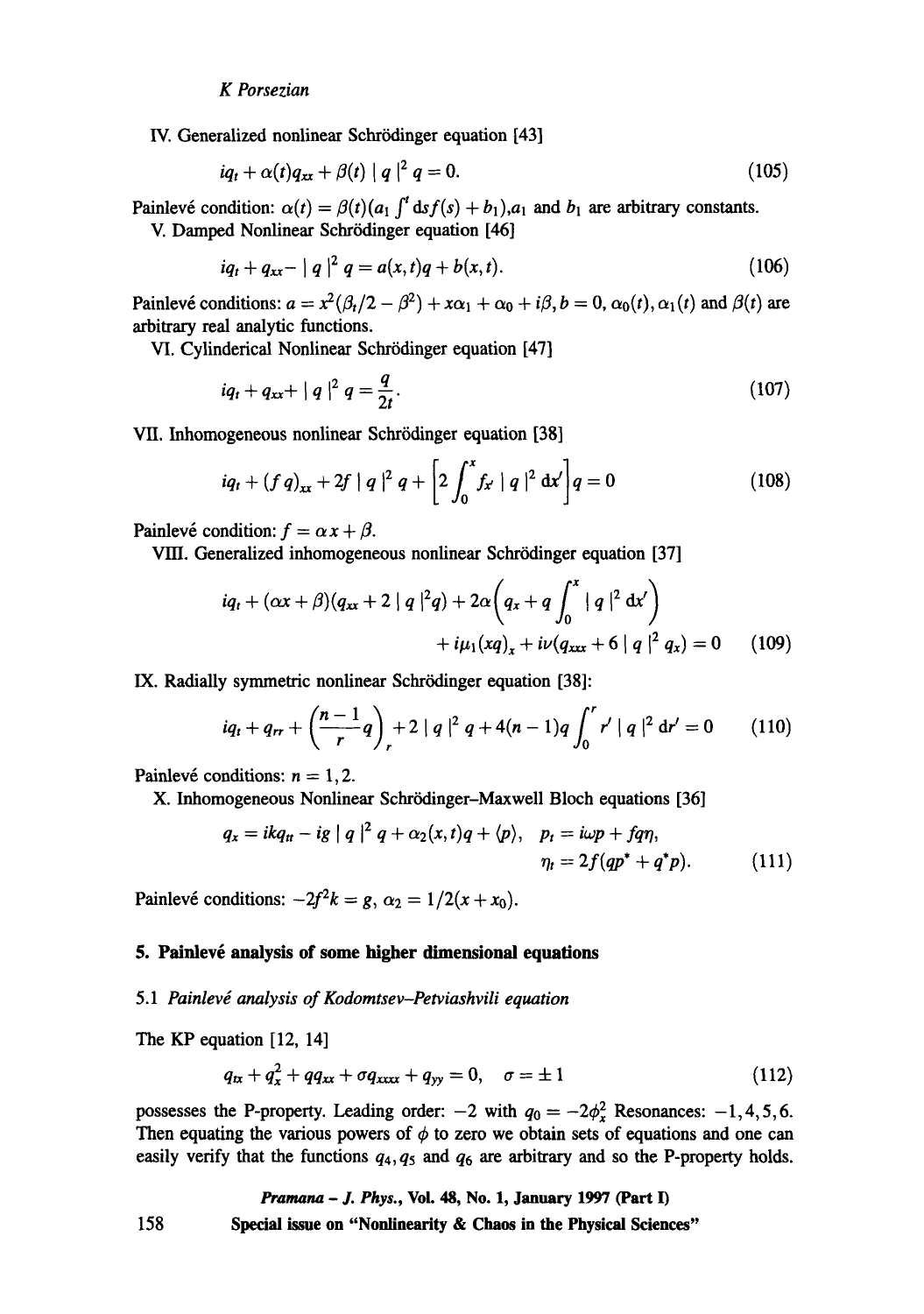From the truncated expansion, the Lax pair is found to be in the form

$$
\sigma\psi_y + \psi_{yy} + q\psi = 0, \ \psi_t + 4\psi_{xxx} + 6q\psi_x + 3\left(q_x - \sigma \int_{\infty}^x q_y \mathrm{d}x'\right) = 0 \quad (113)
$$

the compatibility of which is the KP eq.  $(112)$ . The Painlevé analysis of similar type of equations is also discussed in [48].

#### 5.2 *Painlevd analysis of cylinderical Kadomtsev-Petviashvili equation*

The cylinderical Kadomtsev-Petviashvili equation is of the form [49]

$$
q_{xt} + qq_{xx} + q_x^2 + q_{xxxx} + a(t)q_x + b(t)q_{yy} = 0 \qquad (114)
$$

Painlevé conditions:  $da/dt + 2a^2 = 0$ ,  $db/dt + 4ab = 0$ . Solving the above conditions, we get  $a(t) = 0$ ,  $b(t) =$  constant, or  $a(t) = 1/2(t - t_0)$ ,  $b(t) = b_0/(t - t_0)^2$ .

#### 5.3 Painlevé analysis of Davey-Stewartson equation

The higher dimensional version of the nonlinear Schrödinger equation [50]

$$
iq_t - \sigma_1 q_{xx} + q_{yy} = \sigma_2 |q|^2 + 2\sigma_1 \sigma_2 Rq, \sigma_1 R_{xx} + R_{yy} + (|q|^2)_{xx} = 0 \quad (115)
$$

where  $\sigma_i = \pm 1$ ,  $i = 1,2$ . Leading order:  $\alpha = \beta = -1$ ,  $\gamma = -2$  with  $(a_0^2 + b_0^2) = 2/\sigma_2$  $(\sigma_1 \phi^2 + \phi^2)$ ,  $R_0 = -(2/\sigma_2)\phi^2$ . Resonances:  $-1,0,2,3,3,4$ . From the truncation, the bilinear form is constructed as

$$
(iD_t - \sigma_1 D_x^2 + D_y^2 - \sigma_2 \lambda^2)g \cdot F = 0(\sigma_1 D_x^2 + D_y^2 - \sigma_2 \lambda^2)F \cdot F = -\sigma_1 G \cdot G
$$
\n(116)

where  $\lambda$  = constant.

#### **6. Summary and conclusions**

In this short review, we have briefly discussed the Painlevé analysis and integrability properties of some autonomous and nonautonomous nonlinear partial differential equations. For a class of physically important equations we have demonstrated that this technique is one of the very useful and powerful method in nonlinear science to establish the integrability properties like Lax pair, Bäucklund transformation, bilinear form and so on. In this article, I have not included the Painlevé analysis of the coupled nonlinear Schrödinger equations. For coupled systems, this analysis is found to be cumbersome and the construction of Lax pair (from the truncation) is also an unsolved problem.

## **Acknowledgements**

 $KP$  is grateful to Professor H J Mikeska for his very kind hospitality and constant encouragement. He expresses his thanks to DAAD for offering the fellowship, and to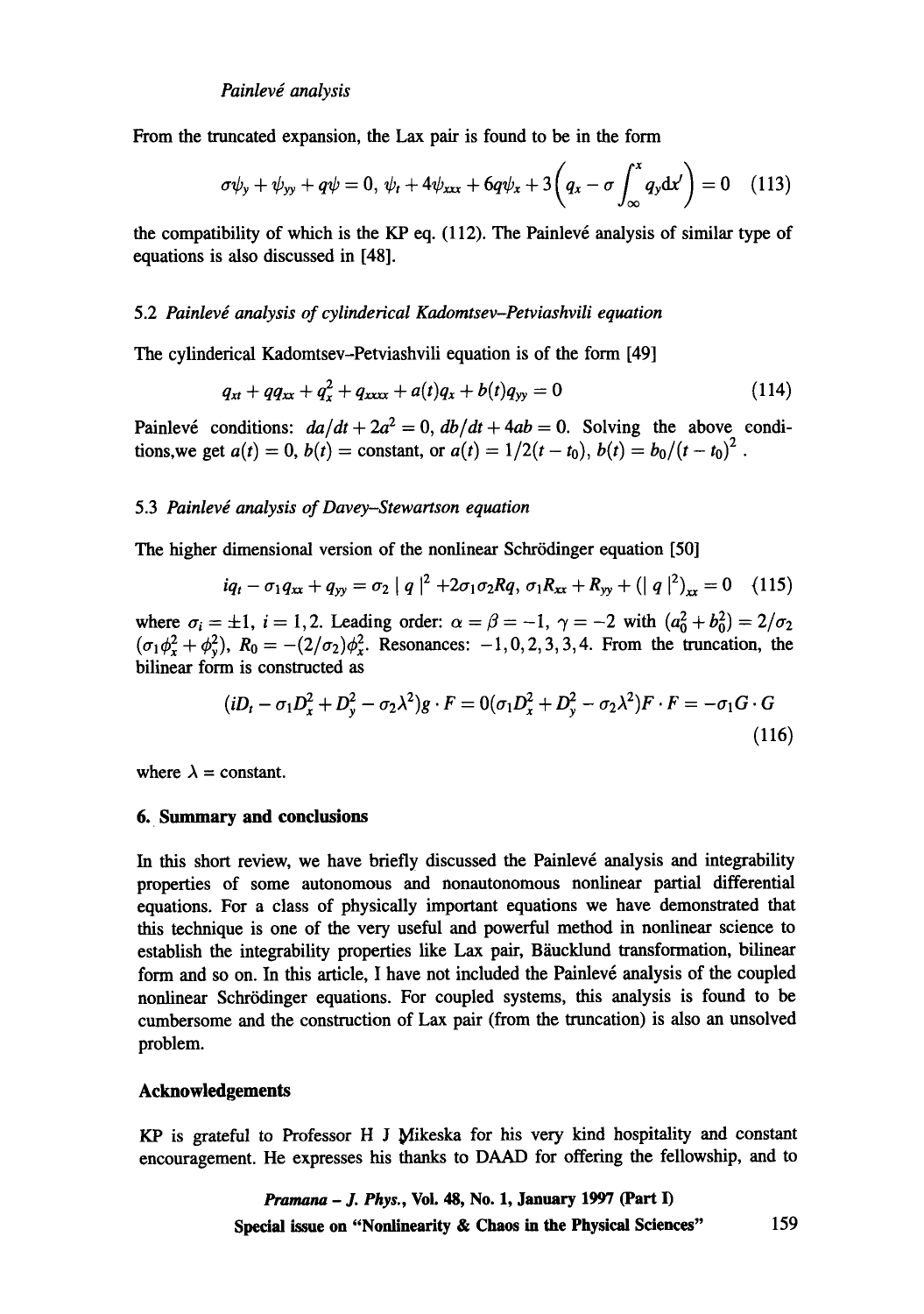DST, and CSIR, Govt. of India, for the financial support through major research projects. This paper is dedicated to Professor M Lakshmanan on the eve of his 50th birthday.

#### **References**

- [1] S Kovalevskaya, *Acta Math.* 12, 177, (1889); 14, 81(1889)
- [2] P Painlevé, *Oeuvres*, Vol. I, CNRS, Paris (1973)
- [3] E L Ince, *Ordinary differential equations* (Dover, New York, 1956)
- [4] T T Wu, B M McCoy, C A Tracy and E Barouch, *Phys. Rev.* B13, 316 (1976)
- [5] M Tabor and J Weiss, Phys. *Rev.* A24, 2157 (1981)
- [6] Y F Chang, M Tabor and J Weiss, J. *Math. Phys.* 23, 531 (1982)
- [7] T Bountis, H Segur and F Vivaldi, *Phys. Rev.* A25, 1257 (1982)
- [8] A Ramani, B Dorizzi and B Grammaticos, *Phys. Rev. Lett.* 49, 1539 (1982)
- [9] M J Alowitz, D J Kaup, A C Newell and H Segur, *Stud. Appl. Math. Phys.* 53, 249 (1974)
- [10] R Hirota, in *Solitons* edited by R K Bullough and P J Caudrey (Springer, Berlin,1980)
- [11] M J Alowitz, A Ramani and H Segur, Z *Math. Phys.* 27, 1006 (1980)
- [12] J Weiss, M Tabor and G Carnevale, J. *Math. Phys. 24,* 532 (1983)
- [13] M D Kruskal, Private Communication (1982)
- [14] J Weiss, Z *Math. Phys.* 24, (1983), 1405, 532; 25, (1984), 13,2226; 26, (1985), 258, 2174 (1986)
- [15] A C Newell, M Tabor and Y B Zeng, *Physica* **D29**, 1 (1987)
- [16] F Lund and T Regge, *Phys. Rev.* D14, 1524 (1976)
- [17] K Pohlymeyer, *Com. Math. Phys.* 46, 207 (1977)
- [18] B S Getmanov, JINR Preprint E2-11093, Dubna 1977
- [19] K Porsezian, *Chaos, solitons andfractals* (Submitted)
- [20] P Goldstein and E Infeld, *Phys. Lett.* A103, 8 (1984)
- [21] K Porsezian and K Nakkeeran, J. *Mod. Opt.* 42, 1953 (1995)
- [22] K Porsezian and K Nakkeeran, *Phys. Rev. Lett.* 76, 3955 (1996)
- [23] S Liu and W Z Wang, *Phys. Rev.* E49, 5726 (1994)
- [24] K Porsezian, *Pure. App. Opt.* 5, L345 (1996)
- [25] F Cariello and M Tabor, *Physica* **D39**, 77 (1989)
- [26] M Lakshmanan and P Kaliappan, J. *Math. Phys.* 24, 795 (1983)
- [27] J D Gibbon and M Tabor, J. *Math. Phys.* 26, 1956 (1985)
- [28] R Conte, A P Fordy and A Picketing, *Physica* D69, 33 (1993)
- [29] R Conte, *Phys. Lett.* A140, 383 (1989)
- [30] A Pickering, J. *Math. Phys.* 37, 1894 (1996)
- [31] F Calogero and A Degasperis, Lett. *Nuovo Cimento* 22, 139, 271 421 (1978)
- [32] R Balakrishnan, *Phys. Rev.* A32, 1144 (1985)
- [33] H H Chen and C S Liu, *Phys. Fluids* 21, 377 (1978)
- [34] S P Burtsev, V E Zakharov **and** AV Mikhailov, *Teor. Math. Fiz.* 70, 323 (1987)
- [35] M Daniel, K Porsezian and M Lakshmanan, *J. Math. Phys.* 35, 6498 (1994)
- [36] K Porsezian and K Nakkeeran, *Phys. Lett.* A206, 183 (1995)
- [37] K Porsezian, M Daniel and R Bharathikannan, *Phys. Lett.* A156, 206 (1991)
- [38] K Porsezian and M Lakshmanan, *J. Math. Phys.* 32, 2923 (1992)
- [39] K Porsezian, *Phys. Lett.* A191, 229 (1994)
- [40] K Porsezian, *Phys. Lett.* A221, 163 (1996)
- [41] W H Steeb and J A Louw, *Phys. Lett.* All3, 61 (1985)
- [42] S Puri, *Phys. Lett.* A107, 359 (1985)
- [43] N Joshi, *Phys. Lett.* A125, 456 (1987)
- [44] L Halavaty, J. *Phys. Soc. Japan* 55, 1405 (1995); *Phys. Lett.* A128, 335 (1988)
- [45] W H Steeb, M Kloke, B M Spieker and W Oevel, *J. Phys.* **A16**, L447 (1983)
- [46] N Nirmala, M J Vedan and B V Baby, *J. Math. Phys.* 27, 2640, 2644 (1986) P A Clarkson, *Proc. R. Soc. Edinb.* A109, 109 (1988)

*Pramana - J. Phys.,* **Vol. 48, No. 1, January 1997 (Part I)**